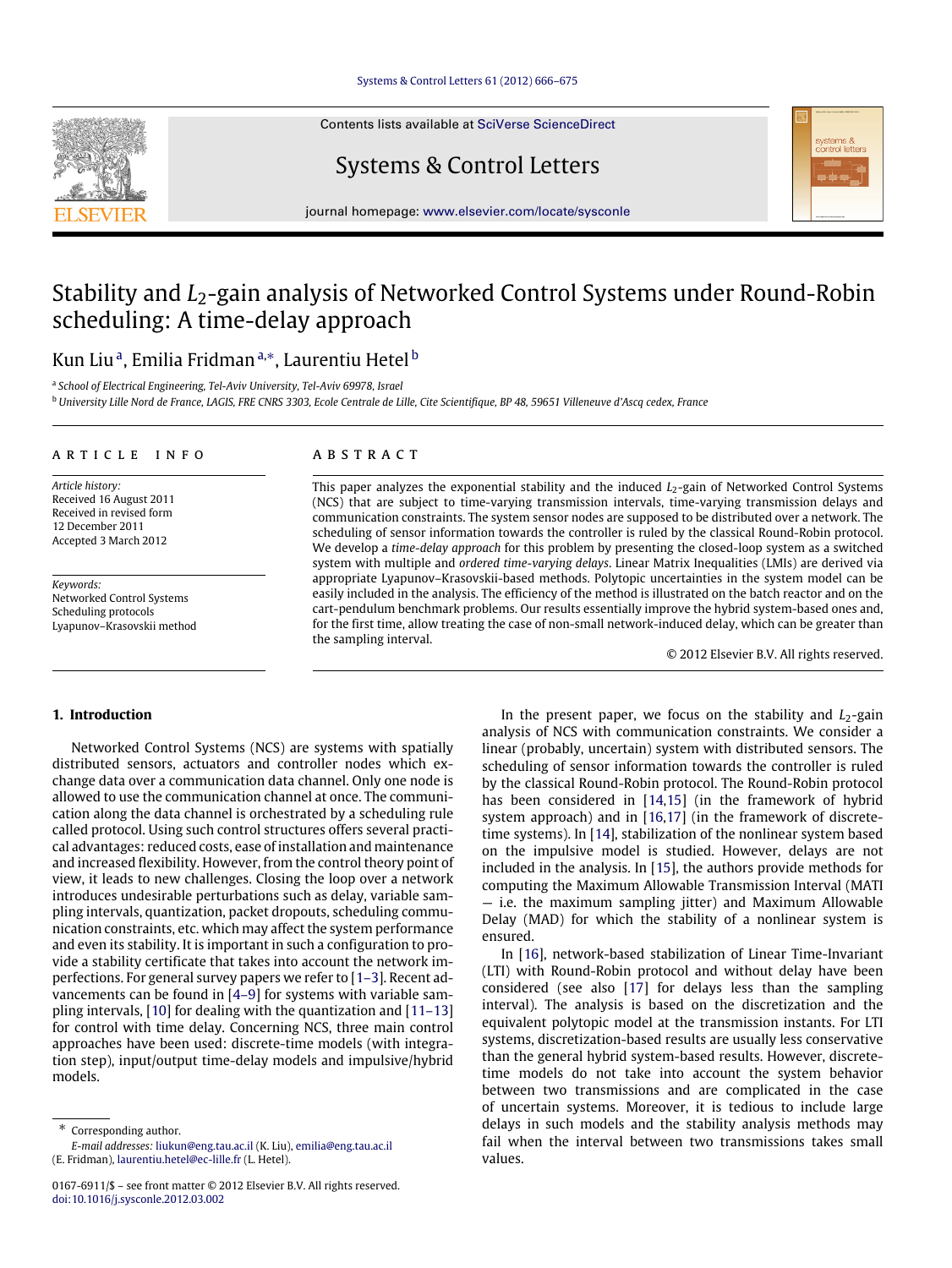In the present paper, for the first time, a *time-delay approach* is developed for the stability and *L*<sub>2</sub>-gain analysis of NCS with Round-Robin scheduling. Discrete-time measurements are considered, where the delay may be larger than the sampling interval. We present the closed-loop system as a *switched continuous-time system with multiple and ordered time-varying delays*. The case of the *ordered time-varying delays* (where one delay is smaller than another) has not been studied yet in the literature. By developing the appropriate Lyapunov–Krasovskii techniques for this case, we derive LMIs for the exponential stability and for *L*<sub>2</sub>-gain analysis. The efficiency and advantages of the presented approach are illustrated by two benchmark examples. Our numerical results essentially improve the hybrid system-based ones [\[15\]](#page-9-5) and, for the stability analysis, are not far from those obtained via the discretetime approach [\[17\]](#page-9-7). Note that the latter approach is not applicable to the performance analysis. Also, for the first time (under Round-Robin scheduling), the network-induced delay is allowed to be greater than the sampling interval.

Our preliminary results on stability of NCS with constant delay under Round-Robin scheduling have been presented in [\[18\]](#page-9-8).

*Notation*: Throughout the paper the superscript '*T*' stands for matrix transposition,  $\mathcal{R}^n$  denotes the *n* dimensional Euclidean space with vector norm  $\| \cdot \|$ ,  $\mathbb{R}^{n \times m}$  is the set of all  $n \times m$  real matrices, and the notation  $P > 0$ , for  $P \in \mathbb{R}^{n \times n}$  means that *P* is symmetric and positive definite. The symmetric elements of the symmetric matrix will be denoted by ∗. The space of functions  $\phi$  :  $[a, b] \rightarrow \mathbb{R}^n$ , which are absolutely continuous on [ $a$ ,  $b$ ), have a finite lim $_{\theta \to b^-}$   $\phi(\theta)$  and have square integrable first order derivatives is denoted by  $W[a, b)$  with the norm  $\|\phi\|_{W}$  = max $_{\theta \in [a,b]} |\phi(\theta)| + \left[ \int_{a}^{b} |\dot{\phi}(s)|^{2} ds \right]^{\frac{1}{2}}$  . N denotes the set  $\{0, 1, 2, 3, \ldots\}$ .

#### **2. Problem formulation and the switched system model**

Consider the following system controlled through a network (see [Fig. 1\)](#page-1-0):

$$
\dot{x}(t) = Ax(t) + Bu(t) + B_1 w(t), \n z(t) = C_0 x(t) + D_{12} u(t),
$$
\n(1)

where  $x(t) \in \mathbb{R}^n$  is the state vector,  $u(t) \in \mathbb{R}^m$  is the control input,  $w(t)$  ∈  $\mathcal{R}^{n_w}$  is the disturbance,  $z(t)$  ∈  $\mathcal{R}^{n_z}$  is controlled output,  $A$ ,  $B$ ,  $B$ <sub>1</sub>,  $C_0$  and  $D_{12}$  are system matrices with appropriate dimensions. These matrices can be uncertain with polytopic type uncertainty. The system has several nodes (distributed sensors, a controller node and an actuator node) which are connected via two networks: a sensor network (relaying the sensors to the controller node) and a control network (from the controller node to the actuator). For the sake of simplicity, we consider two sensor nodes  $y^{i}(t) = C^{i}x(t), i = 1, 2$  and we denote  $C = \begin{bmatrix} C^{1} \\ C^{2} \end{bmatrix}$  $\begin{bmatrix} c^1 \\ c^2 \end{bmatrix}$ ,  $y(t) = \begin{bmatrix} y^1(t) \\ y^2(t) \end{bmatrix}$  $y^{1}(t)$ <sub>y</sub><sup>2</sup>(t)<sup>2</sup>  $\in$  $\mathcal{R}^{n_y}$ . The results can be easily extended to any finite number of sensors. We let *s<sup>k</sup>* denote the unbounded monotonously increasing sequence of sampling instants, i.e.

$$
0 = s_0 < s_1 < \cdots < s_k < \cdots, \quad k \in \mathcal{N}, \qquad \lim_{k \to \infty} s_k = \infty. \tag{2}
$$

At each sampling instant *sk*, one of the outputs *y i* (*t*) is sampled and transmitted via the network. The choice of the active output node is ruled by a Round-Robin scheduling protocol: the outputs are transmitted one after another, i.e.  $y^i(t)$  is transmitted only at the sampling instant  $t = s_{2p+i-1}$ ,  $p \in \mathcal{N}$ . After each transmission and reception, the values in  $y^i(t)$  are updated with the newly received values, while the other values in  $y(t)$  remain the same, as

<span id="page-1-0"></span>

<span id="page-1-2"></span>**Fig. 1.** System architecture.

no additional information is received. This leads to the constrained data exchange expressed as

$$
y_k^i = \begin{cases} y^i(s_k) = C^i x(s_k) + F^i v(s_k), & k = 2p + i - 1, \\ y_{k-1}^i, & k \neq 2p + i - 1, \end{cases}
$$
  
 
$$
p \in \mathcal{N},
$$
 (3)

where  $v$  is a measurement noise signal and  $F<sup>i</sup>$  is the matrix with appropriate dimension,  $i = 1, 2$ .

We suppose that data loss is not possible and that the transmission of the information over the two networks (between the sensor and the actuator) is subject to a variable delay  $h_k =$  $h_k^{sc}$  +  $h_k^{ca}$ , where  $h_k^{sc}$  and  $h_k^{ca}$  are the network-induced delays (from the sensor to the controller and from the controller to the actuator respectively). Then  $t_k = s_k + h_k$  is the updating instant time of the Zero-Order Hold (ZOH).

Differently from [\[15](#page-9-5)[,17\]](#page-9-7), we do not restrict the network delays to be small with  $t_k = s_k + h_k < s_{k+1}$ , i.e.  $h_k < s_{k+1} - s_k$ . As in [\[19\]](#page-9-9) we allow the delay to be non-small provided that the old sample cannot get to the destination (to the controller or to the actuator) after the most recent one

<span id="page-1-6"></span><span id="page-1-1"></span>
$$
s_k + h_k^{sc} < s_{k+1} + h_{k+1}^{sc}, \qquad s_k + h_k < s_{k+1} + h_{k+1}, \tag{4}
$$

i.e.  $h_k < t_{k+1} - s_k$ . Assumption [\(4\)](#page-1-1) is a *necessary condition for making scheduling reasonable*. A sufficient condition for [\(4\)](#page-1-1) is that the delays are bounded  $h_k^{sc} \in [h_m^{sc}, \text{MAD}^{sc}], h_k \in [h_m, \text{MAD}]$ where  $h_m$ ,  $h_m^{sc}$ , *MAD*, *MAD<sup>sc</sup>* are known bounds with *MAD<sup>sc</sup>* –  $h_m^{sc}$ *MAD*  $- h_m$ , and the delay range is less than the sampling interval: *h*<sub>*k*</sub> − *h*<sub>*k*+1</sub> ≤ *MAD* − *h*<sub>*m*</sub> < *s*<sub>*k*+1</sub> − *s*<sub>*k*</sub>.

Assume that the network-induced delay  $h_k$  and the time span between the updating and the most recent sampling instants are bounded:

<span id="page-1-4"></span>
$$
t_{k+1}-t_k+h_k\leq \tau_M,\quad 0\leq h_m\leq h_k,\ k\in\mathcal{N},\tag{5}
$$

where  $\tau_M$  and  $h_m$  are known bounds. Note that  $\tau_M = MATI + MAD$ . Then

<span id="page-1-5"></span>
$$
t_{k+1} - t_k \le \tau_M - h_m,
$$
  
\n
$$
t_{k+1} - t_{k-1} + h_{k-1} \le 2\tau_M - h_m \triangleq \bar{\tau}_M.
$$
\n(6)

We suppose that the controller and the actuator act in an eventdriven manner. The general dynamic output feedback controller is assumed to be given in the following form:

<span id="page-1-3"></span>
$$
\dot{x}_c(t) = A_c x_c(t) + B_c y_k,u(t) = C_c x_c(t) + D_c y_k, \quad t \in [t_k, t_{k+1}), \ k \in \mathcal{N},
$$
\n(7)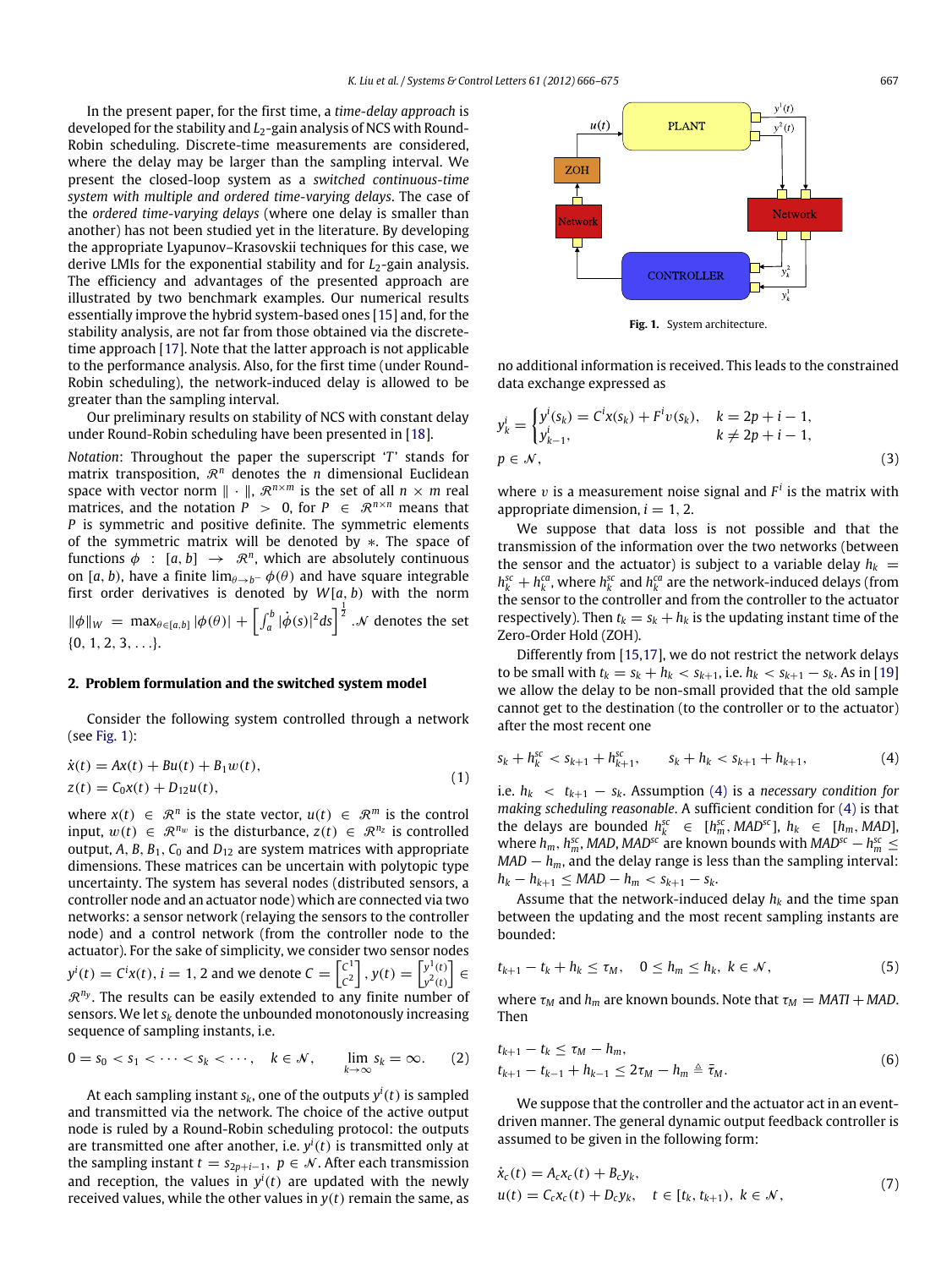where  $x_c(t) \in \mathbb{R}^{n_c}$  is the state of the controller,  $y_k = \begin{bmatrix} y_k^1 \\ y_k^2 \end{bmatrix}$ *y* 2 *k* ∈  $\mathcal{R}^{n_y}$  ( $k = 1, 2, ...$ ) is the most recently received output of the plant, which satisfies [\(3\)](#page-1-2) and  $y_0 = \begin{bmatrix} y_0^1 \ 0 \end{bmatrix}$  $\bigg]$ .  $A_c$  ,  $B_c$  ,  $C_c$  and  $D_c$  are the matrices with appropriate dimensions.

#### *2.1. Static output feedback control*

Consider first the particular case of [\(7\)](#page-1-3) with  $C_c = 0, D_c = K$ , where we suppose that there exists a matrix  $K = \begin{bmatrix} K_1 & K_2 \end{bmatrix}$ ,  $K_1 \in$  $\mathcal{R}^{m \times n_1}, K_2 \in \mathcal{R}^{m \times (n_y - n_1)}$  such that  $A + BKC$  is Hurwitz. Consider the static output feedback of the form:

$$
u_k = K_1 y_k^1 + K_2 y_k^2, \quad k = 1, 2, ...
$$

and  $u_0 = K_1 y_0^1$ . Then the control law is piecewise constant with

$$
u(t) = u_k, \quad \forall t \in [t_k, t_{k+1}).
$$

The closed-loop system can be presented in the form of the switched system

$$
\dot{x}(t) = Ax(t) + A_1x(t_k - h_k) + A_2x(t_{k-1} - h_{k-1})
$$
  
+  $B_1w(t) + D_{21}v(t_k - h_k) + D_{22}v(t_{k-1} - h_{k-1}),$   

$$
z(t) = C_0x(t) + D_1x(t_k - h_k) + D_2x(t_{k-1} - h_{k-1}),
$$
  
+  $E_{21}v(t_k - h_k) + E_{22}v(t_{k-1} - h_{k-1}), \quad t \in [t_k, t_{k+1}),$   

$$
\dot{x}(t) = Ax(t) + A_1x(t_k - h_k) + A_2x(t_{k+1} - h_{k+1})
$$
 (8)

$$
+ B_1 w(t) + D_{21} v(t_k - h_k) + D_{22} v(t_{k+1} - h_{k+1}),
$$
  
\n
$$
z(t) = C_0 x(t) + D_1 x(t_k - h_k) + D_2 x(t_{k+1} - h_{k+1}),
$$
  
\n
$$
+ F_{22} v(t_k - h_k) + F_{22} v(t_{k+1} - h_{k+1}) + t \in [t_{k+1}, t_{k+2})
$$

$$
+E_{21}v(t_k-h_k)+E_{22}v(t_{k+1}-h_{k+1}), \quad t \in [t_{k+1}, t_{k+2}),
$$

where

$$
k = 2p, \quad p \in \mathcal{N}, \qquad A_i = BK_i C^i, \qquad D_{2i} = BK_i F^i,
$$
  
\n
$$
D_i = D_{12} K_i C^i, \qquad E_{2i} = D_{12} K_i F^i, \qquad i = 1, 2.
$$
  
\nFrom (5), (6) we have

$$
t \in [t_k, t_{k+1}) \implies t - t_k + h_k \in [h_m, \tau_M],
$$
  
\n
$$
t - t_{k-1} + h_{k-1} \in [h_m, \bar{\tau}_M],
$$
  
\n
$$
t \in [t_{k+1}, t_{k+2}) \implies t - t_k + h_k \in [h_m, \bar{\tau}_M],
$$
  
\n
$$
t - t_{k+1} + h_{k+1} \in [h_m, \tau_M].
$$
\n(10)

### Moreover,

*t* − *t*<sub>*k*</sub> + *h*<sub>*k*</sub> < *t* − *t*<sub>*k*−1</sub> + *h*<sub>*k*−1</sub>, *t* ∈  $[t_k, t_{k+1})$ , *t* − *t*<sub>*k*</sub> + *h*<sub>*k*</sub> > *t* − *t*<sub>*k*+1</sub></sub> + *h*<sub>*k*+1</sub>, *t* ∈  $[t_{k+1}, t_{k+2})$ .

For *t* ∈  $[t_k, t_{k+1})$  we can represent  $t_k - h_k = t - \tau_1(t)$ ,  $t_{k-1} - h_{k-1} =$  $t - \tau_2(t)$ , where

$$
\tau_1(t) = t - t_k + h_k < \tau_2(t) = t - t_{k-1} + h_{k-1},
$$
\n
$$
\tau_1(t) \in [h_m, \tau_M], \qquad \tau_2(t) \in [h_m, \bar{\tau}_M], \quad t \in [t_k, t_{k+1}).
$$
\n
$$
\tag{11}
$$

Therefore, [\(8\)](#page-2-0) for  $t \in [t_k, t_{k+1})$  *can be considered as a system with two time-varying interval delays, where*  $\tau_1(t) < \tau_2(t)$ . Similarly, for  $t \in [t_{k+1}, t_{k+2})$  [\(8\)](#page-2-0) is a system with two time-varying delays, one of which is less than another. This case of ordered time-varying interval delays has not been studied yet in the literature.

Assume that  $v(t) = 0$ ,  $t \le t_0$ . Denote for  $k = 2p$ ,  $p \in \mathcal{N}$ 

$$
v_1(t) = v(t_k - h_k), \qquad v_2(t) = v(t_{k-1} - h_{k-1}), \quad t \in [t_k, t_{k+1}),
$$
  
\n
$$
v_1(t) = v(t_{k+1} - h_{k+1}), \qquad v_2(t) = v(t_k - h_k),
$$
  
\n
$$
t \in [t_{k+1}, t_{k+2}).
$$

The switched continuous-time system [\(8\)](#page-2-0) has three disturbances  $w ∈ L_2[t_0, ∞), v_i ∈ L_2[t_0, ∞), i = 1, 2$  with

$$
||v_1||_{L_2}^2 = \int_{t_0}^{\infty} |v_1(t)|^2 dt = \sum_{p=0}^{\infty} (t_{2p+1} - t_{2p}) |v(t_{2p} - h_{2p})|^2
$$
  
+ 
$$
\sum_{p=0}^{\infty} (t_{2p+2} - t_{2p+1}) |v(t_{2p+1} - h_{2p+1})|^2
$$
  
= 
$$
\sum_{k=0}^{\infty} (t_{k+1} - t_k) |v(t_k - h_k)|^2,
$$
  

$$
||v_2||_{L_2}^2 = \int_{t_0}^{\infty} |v_2(t)|^2 dt = \sum_{k=0}^{\infty} (t_{k+1} - t_k) |v(t_{k-1} - h_{k-1})|^2.
$$

For a given scalar  $\gamma > 0$ , we thus define the following performance index:

$$
J = ||z||_{L_2}^2 - \gamma^2 [||w||_{L_2}^2 + ||v_1||_{L_2}^2 + ||v_2||_{L_2}^2]
$$
  
\n
$$
= \int_{t_0}^{\infty} [z^T(t)z(t) - \gamma^2 w^T(t)w(t)]dt
$$
  
\n
$$
- \gamma^2 \sum_{k=0}^{\infty} (t_{k+1} - t_k)[v^T(t_k - h_k)v(t_k - h_k)
$$
  
\n
$$
+ v^T(t_{k-1} - h_{k-1})v(t_{k-1} - h_{k-1})].
$$
\n(12)

<span id="page-2-0"></span>The above  $H_{\infty}$ -performance extends the indexes of [\[13](#page-9-10)[,20\]](#page-9-11) to the case of Round-Robin scheduling. It takes into account the updating rates of the measurement and is related to the energy of the measurement noise. The system  $(8)$  is said to have an  $L<sub>2</sub>$ -gain less than  $\gamma$  if  $J < 0$  along [\(8\)](#page-2-0) for the zero initial function and for all non-zero  $w \in L_2$ ,  $v \in l_2$ .

#### *2.2. Dynamic output feedback*

Consider now [\(1\)](#page-1-6) under the dynamic output feedback controller [\(7\),](#page-1-3) where we assume that the controller is directly connected to the actuator, i.e.  $h_k = h_k^{sc}$ . The closed-loop system [\(1\),](#page-1-6) [\(7\)](#page-1-3) can be presented in the form of [\(8\),](#page-2-0) where the system state and the matrices are changed by the ones with the bars as follows:

<span id="page-2-1"></span>,

$$
\bar{x} = [x^T x_c^T]^T, \quad \bar{A} = \begin{bmatrix} A & BC_c \\ 0 & A_c \end{bmatrix}, \quad \bar{A}_1 = \begin{bmatrix} BD_c \begin{bmatrix} C^1 \\ 0 \end{bmatrix} & 0 \\ B_c \begin{bmatrix} C^1 \end{bmatrix} & 0 \end{bmatrix}
$$

$$
\bar{A}_2 = \begin{bmatrix} BD_c \begin{bmatrix} 0 \\ C^2 \end{bmatrix} & 0 \\ B_c \begin{bmatrix} 0 \\ C^2 \end{bmatrix} & 0 \end{bmatrix}, \quad \bar{B}_1 = \begin{bmatrix} B_1 \\ 0 \end{bmatrix}
$$

$$
\bar{D}_{21} = \begin{bmatrix} BD_c \begin{bmatrix} F^1 \\ 0 \end{bmatrix} \\ B_c \begin{bmatrix} F^1 \\ 0 \end{bmatrix} \end{bmatrix}, \quad \bar{D}_{22} = \begin{bmatrix} BD_c \begin{bmatrix} 0 \\ F^2 \end{bmatrix} \\ B_c \begin{bmatrix} 0 \\ F^2 \end{bmatrix} \end{bmatrix},
$$

$$
\bar{C}_0 = [C_0 D_{12}C_c], \quad \bar{D}_1 = \begin{bmatrix} D_{12}D_c \begin{bmatrix} C^1 \\ 0 \end{bmatrix} & 0 \end{bmatrix},
$$

$$
\bar{D}_2 = \begin{bmatrix} D_{12}D_c \begin{bmatrix} 0 \\ C^2 \end{bmatrix} & 0 \end{bmatrix}, \quad \bar{E}_{21} = D_{12}D_c \begin{bmatrix} F^1 \\ 0 \end{bmatrix},
$$

$$
\bar{E}_{22} = D_{12}D_c \begin{bmatrix} 0 \\ P^2 \end{bmatrix}.
$$

<span id="page-2-2"></span>In the present paper, we will derive LMI conditions for the exponential stability of the disturbance-free switched model  $(8)$  and for the  $L_2$ -gain-analysis of  $(8)$  via direct Lyapunov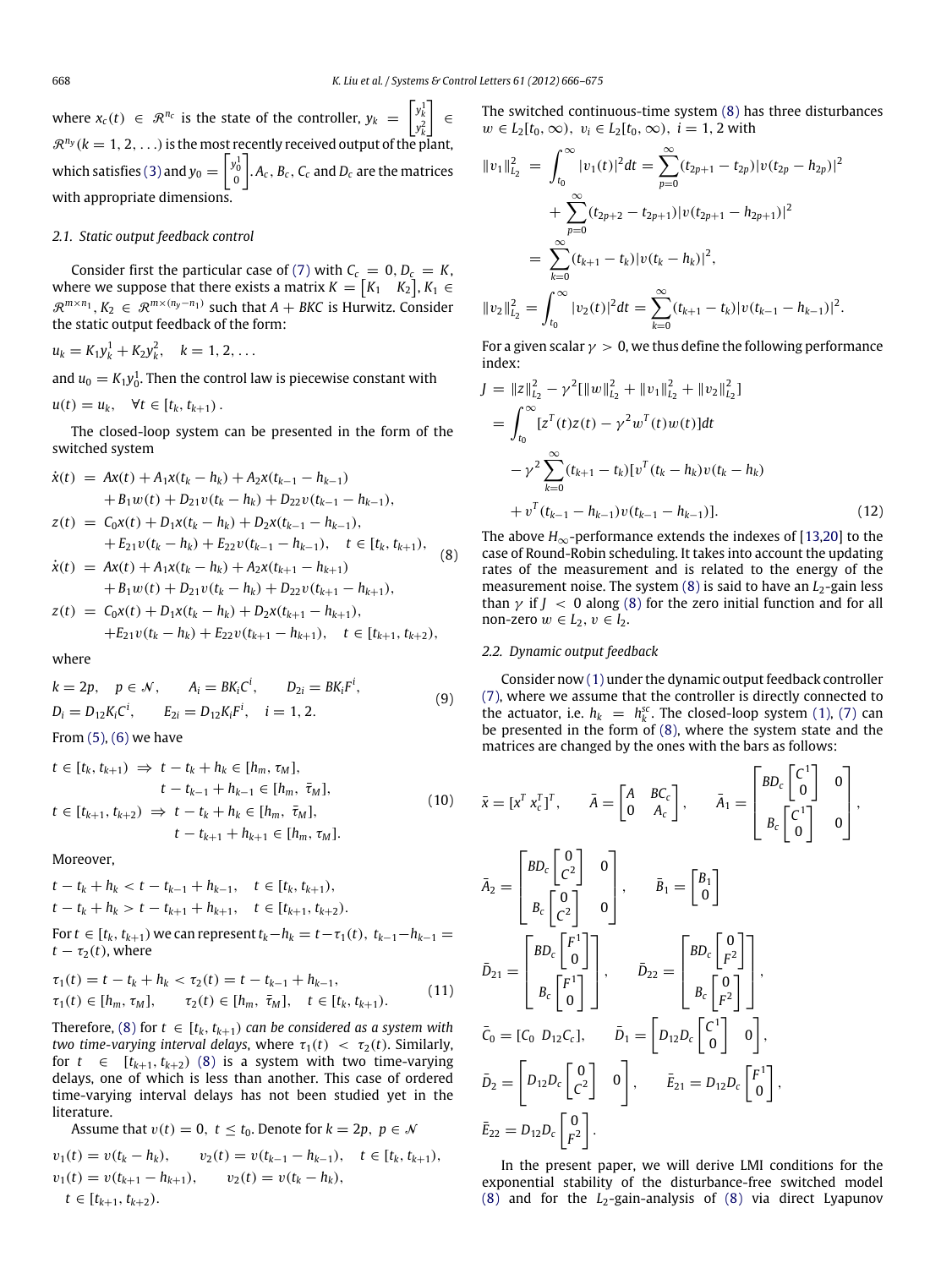method. The results under variable network-induced delay is studied in Section [3.2.](#page-3-0) Note that in some NCS (such as Control Area Networks, where transmission over the network is almost instantaneous compared to the plant dynamic) the networkinduced transmission delay may be usually neglected (see e.g. [\[14\]](#page-9-4)). However, a constant delay may appear due to measurement or due to control computation. Therefore, Section [3.3](#page-5-0) considers Round-Robin scheduling under variable sampling with constant delay. Finally, the efficiency of the new criteria is illustrated via benchmark examples of batch reactor and cartpendulum.

**Remark 1.** In the above reasoning, we assumed that packet loss does not occur. However, for small delays  $h_k < s_{k+1} - s_k$  we could accommodate for packet dropouts by modeling them as prolongations of the transmission interval similar to [\[15,](#page-9-5)[17\]](#page-9-7).

#### **3. Stability and** *L***2-gain analysis**

#### *3.1. Useful lemmas*

<span id="page-3-6"></span>We will apply the following lemmas:

**Lemma 1.** *Let there exist positive numbers* β, δ *and a functional*  $V : \mathcal{R} \times W \times L_2[-\overline{\tau}_M, 0] \rightarrow [t_0, \infty)$  *such that* 

$$
\beta |\phi(0)|^2 \le V(t, \phi, \dot{\phi}) \le \delta \|\phi\|_W^2. \tag{13}
$$

*Let the function*  $\bar{V}(t) = V(t, x_t, \dot{x}_t)$  *be continuous from the right for x*(*t*) *satisfying* [\(8\)](#page-2-0)*, absolutely continuous for*  $t \neq t_k$  *and satisfies* 

$$
\lim_{t \to t_k^-} \bar{V}(t) \ge \bar{V}(t_k). \tag{14}
$$

(i) *If along* [\(8\)](#page-2-0) *with*  $w = 0$  *and*  $v = 0$ 

$$
\dot{\bar{V}}(t) \le -\tilde{\beta}|x(t)|^2 \quad \text{for } t \ne t_k \text{ and for some scalar } \tilde{\beta} > 0,
$$
  
then (8) with  $w = 0$  and  $v = 0$  is asymptotically stable.

(ii) *If along* [\(8\)](#page-2-0) *with*  $w = 0$  *and*  $v = 0$  *for some*  $\alpha > 0$ 

 $\dot{\overline{V}}(t) + 2\alpha \overline{V}(t) \leq 0$  *for*  $t \neq t_k$ , *then* [\(8\)](#page-2-0) with  $w = 0$  *and*  $v = 0$  *is exponentially stable with the decay rate* α*.*

(iii) *For a given*  $\gamma > 0$ *, if along* [\(8\)](#page-2-0)

$$
\dot{\bar{V}}(t) + z^{T}(t)z(t) - \gamma^{2}w^{T}(t)w(t) - \gamma^{2}[v^{T}(t_{k} - h_{k})v(t_{k} - h_{k}) + v^{T}(t_{k-1} - h_{k-1})v(t_{k-1} - h_{k-1})] < 0,
$$
\n
$$
t \in [t_{k}, t_{k+1}), \ k \in \mathcal{N},
$$
\n(15)

*then the performance index* [\(12\)](#page-2-1) *achieves J* < 0 *for all non-zero*  $w \in L_2$ ,  $v \in l_2$  and for the zero initial function.

**Proof.** (i) and (ii) follow from the standard arguments for the switched and the time-delay systems (see e.g. [\[21,](#page-9-12)[7\]](#page-9-13)).

(iii) Given  $N \gg 1$ , we integrate inequality [\(15\)](#page-3-1) from  $t_0$  till  $t_N$ . We have for  $w \neq 0$ ,  $v \neq 0$ 

$$
\bar{V}(t_N) - \bar{V}(t_{N-1}) + \bar{V}(t_{N-1}^-) - \bar{V}(t_{N-2}) \cdots + \bar{V}(t_1^-) - \bar{V}(t_0)
$$
\n
$$
+ \int_{t_0}^{t_N} [z^T(s)z(s) - \gamma^2 w^T(s)w(s)]ds
$$
\n
$$
- \gamma^2 \sum_{k=0}^{N-1} (t_{k+1} - t_k)[v^T(t_k - h_k)v(t_k - h_k)
$$
\n
$$
+ v^T(t_{k-1} - h_{k-1})v(t_{k-1} - h_{k-1})] < 0.
$$

Taking into account that  $\bar{V}(t_N) \geq 0$ ,  $\bar{V}(t_k^-) - \bar{V}(t_k) \geq 0$  for  $k =$ 1, . . . , *N* − 1 and  $\bar{V}(t_0) = 0$ , we arrive for *N* →  $\infty$  to *J* < 0.  $\Box$ 

<span id="page-3-4"></span>**Lemma 2** ([\[22\]](#page-9-14)). Let  $f_1, f_2, ..., f_N : \mathbb{R}^n \to \mathbb{R}$  have positive values *in an open subset* D *of* R*<sup>n</sup> . Then, the reciprocally convex combination of f<sup>i</sup> over* D *satisfies*

$$
\min_{\left\{\alpha_i|\alpha_i>0,\sum\limits_i\alpha_i=1\right\}}\sum_i\frac{1}{\alpha_i}f_i(t)=\sum_i f_i(t)+\max_{g_{i,j}(t)}\sum_{i\neq j}g_{i,j}(t)
$$

*subject to*

$$
\left\{g_{i,j}:\mathcal{R}^n\to\mathcal{R}, g_{j,i}(t)\triangleq g_{i,j}(t), \begin{bmatrix}f_i(t) & g_{i,j}(t)\\g_{i,j}(t) & f_j(t)\end{bmatrix}\geq 0\right\}.
$$

### <span id="page-3-0"></span>*3.2. Stability and L*2*-gain analysis of NCS: variable h<sup>k</sup>*

Consider the switched system [\(8\)](#page-2-0) as a system with two ordered time-varying delays  $\tau_1(t)$  and  $\tau_2(t)$  either from  $[h_m, \tau_M]$ or from  $[h_m, \bar{\tau}_M]$ . Our stability and  $L_2$ -gain analysis will be based on the common (for both subsystems of the switched system) time-independent Lyapunov–Krasovskii Functional (LKF) for the exponential stability of systems with time-varying delay from the maximum delay interval  $[h_m, \bar{\tau}_M]$  [\[23,](#page-9-15)[24\]](#page-9-16):

<span id="page-3-9"></span>
$$
V(x_t, \dot{x}_t) = \bar{V}(t) = V_0(x_t, \dot{x}_t) + V_1(x_t, \dot{x}_t),
$$
\nwhere

\n
$$
V(x_t, \dot{x}_t) = \bar{V}(t) - V_0(x_t, \dot{x}_t) + V_1(x_t, \dot{x}_t),
$$
\n(16)

<span id="page-3-7"></span> $V_0(x_t, \dot{x}_t) = x^T(t)Px(t) + \int_0^t$ *t*−*h<sup>m</sup>*  $e^{2\alpha(s-t)}x^T(s)S_0x(s)ds$  $h_m \int^0$ −*h<sup>m</sup> <sup>t</sup> t*+θ  $e^{2\alpha(s-t)}\dot{\chi}^T(s)R_0\dot{x}(s)dsd\theta$ ,  $V_1(x_t, \dot{x}_t) = \int_0^{t-h_m}$  $t-\bar{\tau}_M$  $e^{2\alpha(s-t)}x^T(s)S_1x(s)ds$  $+$  ( $\bar{\tau}_M - h_m$ )  $\int_{0}^{-h_m}$  $-\bar{\tau}_M$  *<sup>t</sup> t*+θ  $e^{2\alpha(s-t)}\dot{\chi}^T(s)R_1\dot{\chi}(s)dsd\theta$ , (17)

<span id="page-3-2"></span>
$$
P>0, S_0>0, R_0>0, S_1>0, R_1>0, \alpha>0.
$$

By taking into account the order of the delays  $\tau_1$ ,  $\tau_2$  and applying convexity arguments of [\[22\]](#page-9-14) we prove the following:

<span id="page-3-8"></span>**Theorem 1.** (i) *Given*  $0 \le h_m < \tau_M$ ,  $\alpha > 0$  *if there exist*  $n \times n$ *matrices P* > 0,  $S_i$  > 0,  $R_i$  > 0( $i$  = 0, 1),  $G_1^i$ ,  $G_2^i$ ,  $G_3^i$ ( $i$  = 1, 2) *such that the following four LMIs are feasible:*

<span id="page-3-1"></span>
$$
S_{i} = \begin{bmatrix} R_{1} & G_{1}^{i} & G_{2}^{i} \\ * & R_{1} & G_{3}^{i} \\ * & * & R_{1} \end{bmatrix} \geq 0, \qquad (18)
$$
  

$$
S_{i} = \begin{bmatrix} \phi_{11} & R_{0}e^{-2\alpha h_{m}} & P A_{i} & P A_{3-i} & 0 & A^{T}H \\ * & \phi_{22} & \phi_{23} & \phi_{24} & G_{2}^{i}e^{-2\alpha \bar{\tau}_{M}} & 0 \\ * & * & \phi_{33} & \phi_{34} & (G_{3}^{i} - G_{2}^{i})e^{-2\alpha \bar{\tau}_{M}} & A_{i}^{T}H \\ * & * & * & \phi_{44} & (R_{1} - G_{3}^{i})e^{-2\alpha \bar{\tau}_{M}} & A_{3-i}^{T}H \\ * & * & * & * & - (S_{1} + R_{1})e^{-2\alpha \bar{\tau}_{M}} & 0 \\ * & * & * & * & * & -H \end{bmatrix}
$$

<span id="page-3-5"></span><span id="page-3-3"></span> $< 0,$  (19)

*where*

$$
\Phi_{11} = PA + A^T P + S_0 - R_0 e^{-2\alpha h_m} + 2\alpha P,
$$
  
\n
$$
\Phi_{22} = (-S_0 + S_1 - R_0)e^{-2\alpha h_m} - R_1 e^{-2\alpha \bar{\tau}_M},
$$
  
\n
$$
\Phi_{23} = (R_1 - G_1^i)e^{-2\alpha \bar{\tau}_M},
$$
  
\n
$$
\Phi_{24} = (G_1^i - G_2^i)e^{-2\alpha \bar{\tau}_M},
$$
  
\n
$$
\Phi_{33} = (-2R_1 + G_1^i + G_1^T)e^{-2\alpha \bar{\tau}_M},
$$
  
\n
$$
\Phi_{34} = (R_1 - G_1^i + G_2^i - G_3^i)e^{-2\alpha \bar{\tau}_M},
$$
  
\n
$$
\Phi_{44} = (-2R_1 + G_3^i + G_3^T)e^{-2\alpha \bar{\tau}_M},
$$
  
\n
$$
H = h_m^2 R_0 + (\bar{\tau}_M - h_m)^2 R_1, \quad i = 1, 2.
$$

*Then system* [\(8\)](#page-2-0) *with*  $w = 0$  *and*  $v = 0$  *is exponentially stable with the decay rate* α*.*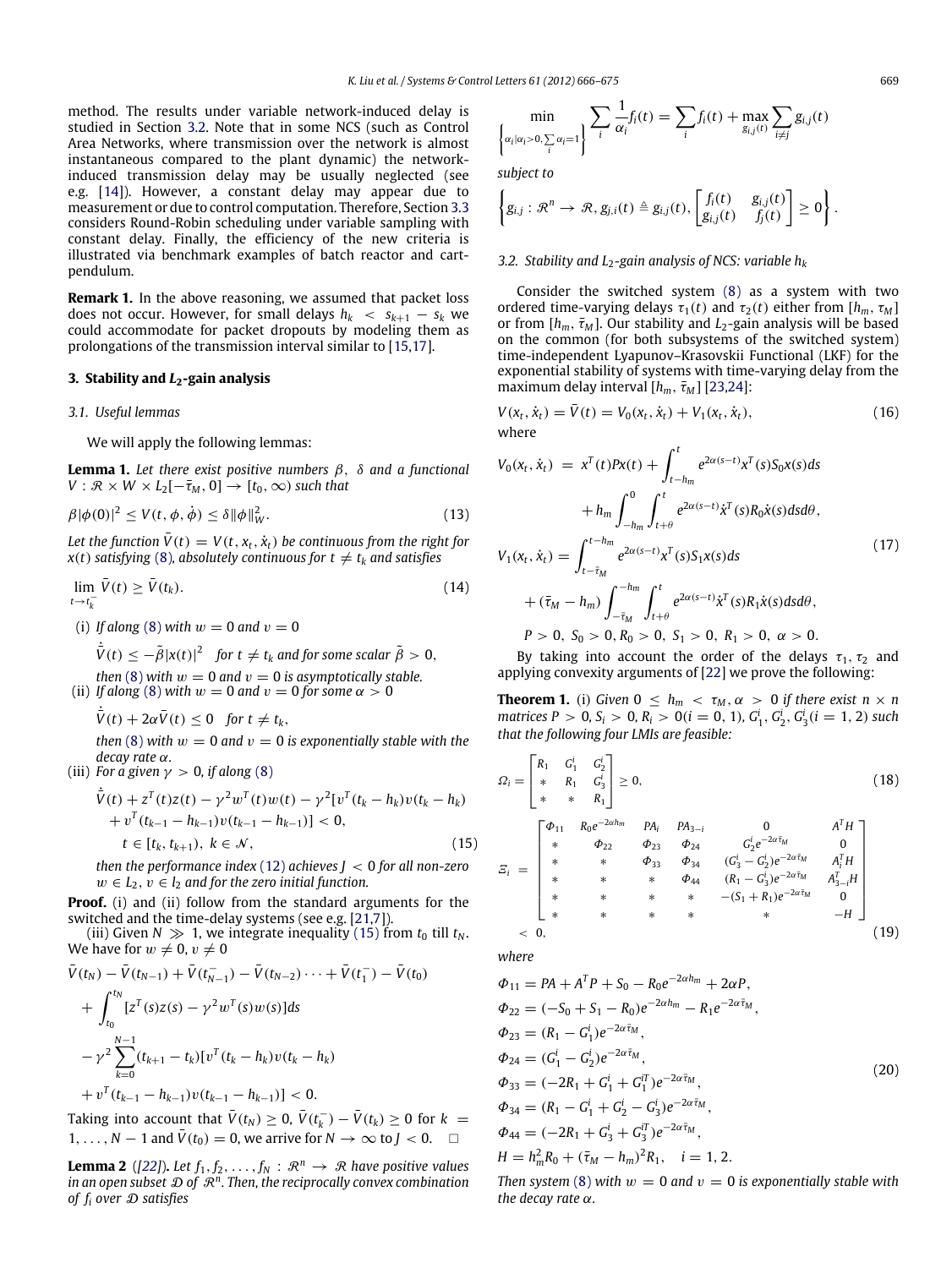(ii) *Given*  $\gamma > 0$ , *if* [\(18\)](#page-3-2) *and the following LMIs* 

$$
\begin{bmatrix}\n & | & PB_1 & PD_{21} & PD_{22} & C_0^T \\
 & | & 0 & 0 & 0 & 0 \\
 & | & 0 & 0 & 0 & D_1^T \\
 & | & 0 & 0 & 0 & D_{3-i}^T \\
 & | & 0 & 0 & 0 & 0 \\
 & | & HB_1 & HD_{21} & HD_{22} & 0 \\
 & | & - & - & - & - & - \\
* & | & -\gamma^2 I & 0 & 0 & 0 \\
* & | & * & -\gamma^2 I & 0 & E_{21}^T \\
* & | & * & * & -\gamma^2 I & E_{22}^T \\
* & | & * & * & * & -I\n\end{bmatrix}\n\tag{21}
$$

*i* = 1, 2 *with notations given in* [\(20\)](#page-3-3) *are feasible. Then* [\(8\)](#page-2-0) *is internally exponentially stable and has L*2*-gain less than* γ *.*

**Proof.** (i) Differentiating  $\bar{V}(t)$  along [\(8\)](#page-2-0) with  $w = 0$  and  $v = 0$ , we have

$$
\bar{V}(t) + 2\alpha \bar{V}(t) \le 2x^{T}(t)P\dot{x}(t) + x^{T}(t)[S_{0} + 2\alpha P]x(t) \n- x^{T}(t - h_{m})[S_{0} - S_{1}]e^{-2\alpha h_{m}}x(t - h_{m}) \n+ \dot{x}^{T}(t)[h_{m}^{2}R_{0} + (\bar{\tau}_{M} - h_{m})^{2}R_{1}]\dot{x}(t) \n- x^{T}(t - \bar{\tau}_{M})S_{1}e^{-2\alpha \bar{\tau}_{M}}x(t - \bar{\tau}_{M}) \n- h_{m}e^{-2\alpha h_{m}}\int_{t - h_{m}}^{t} \dot{x}^{T}(s)R_{0}\dot{x}(s)ds \n- (\bar{\tau}_{M} - h_{m})e^{-2\alpha \bar{\tau}_{M}}\int_{t - \bar{\tau}_{M}}^{t - h_{m}} \dot{x}^{T}(s)R_{1}\dot{x}(s)ds.
$$

Consider  $t \in [t_k, t_{k+1})$ . By Jensen's inequality [\[25\]](#page-9-17), we have

$$
h_m \int_{t-h_m}^t \dot{x}^T(s) R_0 \dot{x}(s) ds \ge \int_{t-h_m}^t \dot{x}^T(s) ds R_0 \int_{t-h_m}^t \dot{x}(s) ds = [\dot{x}(t) - x(t-h_m)]^T R_0 [x(t) - x(t-h_m)].
$$

Taking into account that  $t_{k-1} - h_{k-1} < t_k - h_k$  (i.e. that the delays satisfy the relation [\(11\)\)](#page-2-2) and applying further Jensen's inequality we obtain

$$
-(\bar{\tau}_{M} - h_{m}) \int_{t-\bar{\tau}_{M}}^{t-h_{m}} \dot{x}^{T}(s) R_{1} \dot{x}(s) ds
$$
  
\n
$$
= -(\bar{\tau}_{M} - h_{m}) \left[ \int_{t_{k}-h_{k}}^{t-h_{m}} \dot{x}^{T}(s) R_{1} \dot{x}(s) ds + \int_{t-\bar{\tau}_{M}}^{t_{k-1}-h_{k-1}} \dot{x}^{T}(s) R_{1} \dot{x}(s) ds \right]
$$
  
\n
$$
\leq -\frac{1}{\alpha_{1}} f_{1}(t) - \frac{1}{\alpha_{2}} f_{2}(t) - \frac{1}{\alpha_{3}} f_{3}(t), \qquad (22)
$$

where

$$
\alpha_1 = \frac{t - h_m - t_k + h_k}{\bar{\tau}_M - h_m}, \qquad \alpha_2 = \frac{t_k - h_k - t_{k-1} + h_{k-1}}{\bar{\tau}_M - h_m},
$$
  
\n
$$
\alpha_3 = \frac{\bar{\tau}_M - t + t_{k-1} - h_{k-1}}{\bar{\tau}_M - h_m},
$$
  
\n
$$
f_1(t) = [x(t - h_m) - x(t_k - h_k)]^T R_1 [x(t - h_m) - x(t_k - h_k)],
$$
  
\n
$$
f_2(t) = [x(t_k - h_k) - x(t_{k-1} - h_{k-1})]^T
$$
  
\n
$$
\times R_1 [x(t_k - h_{k-1}) - x(t - \bar{\tau}_M)]^T
$$
  
\n
$$
f_3(t) = [x(t_{k-1} - h_{k-1}) - x(t - \bar{\tau}_M)]^T
$$
  
\n
$$
\times R_1 [x(t_{k-1} - h_{k-1}) - x(t - \bar{\tau}_M)].
$$

Denote

<span id="page-4-0"></span>
$$
g_{1,2}(t) = [x(t - h_m) - x(t_k - h_k)]^T
$$
  
\n
$$
\times G_1^1[x(t_k - h_k) - x(t_{k-1} - h_{k-1})],
$$
  
\n
$$
g_{1,3}(t) = [x(t - h_m) - x(t_k - h_k)]^T
$$
  
\n
$$
\times G_2^1[x(t_{k-1} - h_{k-1}) - x(t - \bar{\tau}_M)],
$$
  
\n
$$
g_{2,3}(t) = [x(t_k - h_k) - x(t_{k-1} - h_{k-1})]^T
$$
  
\n
$$
\times G_3^1[x(t_{k-1} - h_{k-1}) - x(t - \bar{\tau}_M)].
$$

Note that [\(18\)](#page-3-2) with  $i = 1$  guarantees  $\begin{bmatrix} R_1 & G_j^1 \ * & R_1 \end{bmatrix}$  $\Big] \geq 0$  ( $j = 1, 2, 3$ ), and, thus,

$$
\begin{bmatrix} f_i(t) & g_{i,j}(t) \\ g_{i,j}(t) & f_j(t) \end{bmatrix} \ge 0, \quad i \ne j, \ i = 1, 2, j = 2, 3.
$$

Then by [Lemma 2,](#page-3-4) we arrive to

$$
-(\bar{\tau}_M - h_m) \int_{t-\bar{\tau}_M}^{t-h_m} \dot{x}^T(s) R_1 \dot{x}(s) ds
$$
  
\n
$$
\leq -\frac{1}{\alpha_1} f_1(t) - \frac{1}{\alpha_2} f_2(t) - \frac{1}{\alpha_3} f_3(t)
$$
  
\n
$$
\leq -f_1(t) - f_2(t) - f_2(t) - 2g_{1,2}(t) - 2g_{1,3}(t) - 2g_{2,3}(t)
$$
  
\n
$$
= -\lambda^T(t) \Omega_1 \lambda(t),
$$

 $\lambda(t) = \text{col}\{x(t-h_m) - x(t_k-h_k), x(t_k-h_k) - x(t_{k-1} - h_k)\}$ *h*<sub>*k*−1</sub>), *x*(*t*<sub>*k*−1</sub> − *h*<sub>*k*−1</sub>) − *x*(*t* −  $\bar{\tau}_M$ )} and  $\Omega_1$  is given by [\(18\)](#page-3-2) with  $i = 1$ .

Hence, setting  $\xi(t) = \text{col}\{x(t), x(t - h_m), x(t_k - h_k), x(t_{k-1} - h_k)\}$  $h_{k-1}$ , *x*( $t - \overline{\tau}_M$ )}, we find that

$$
\bar{V}(t) + 2\alpha \bar{V}(t)
$$
\n
$$
\leq \xi^{T}(t) \begin{bmatrix}\n\phi_{11} & R_{0}e^{-2\alpha h_{m}} & PA_{1} & PA_{2} & 0 \\
\ast & \phi_{22} & \phi_{23} & \phi_{24} & G_{2}^{1}e^{-2\alpha \bar{\tau}_{M}} \\
\ast & \ast & \phi_{33} & \phi_{34} & (-G_{2}^{1} + G_{3}^{1})e^{-2\alpha \bar{\tau}_{M}} \\
\ast & \ast & \ast & \phi_{44} & (R_{1} - G_{3}^{1})e^{-2\alpha \bar{\tau}_{M}} \\
\ast & \ast & \ast & \ast & (-S_{1} - R_{1})e^{-2\alpha \bar{\tau}_{M}}\n\end{bmatrix} \xi(t)
$$
\n
$$
+ [Ax(t) + A_{1}x(t_{k} - h_{k}) + A_{2}x(t_{k-1} - h_{k-1})]^{T}H
$$
\n
$$
\times [Ax(t) + A_{1}x(t_{k} - h_{k}) + A_{2}x(t_{k-1} - h_{k-1})],
$$

where notations are given by [\(20\)](#page-3-3) with  $i = 1$ . Hence, by Schur complements, [\(19\)](#page-3-5) with  $i = 1$  guarantees that  $\dot{\vec{V}}(t) + 2\alpha \vec{V}(t) \leq 0$ for  $t \in [t_k, t_{k+1})$ .

Similarly, when  $t \in [t_{k+1}, t_{k+2})$ , we prove that [\(18\)](#page-3-2) and [\(19\)](#page-3-5) with  $i = 2$  can guarantee  $\overrightarrow{V}(t) + 2\alpha \overrightarrow{V}(t) < 0$ . Thus by (ii) of [Lemma 1,](#page-3-6) [\(8\)](#page-2-0) with  $w = 0$  and  $v = 0$  is exponentially stable with the decay rate  $\alpha$ .

(ii) By using arguments of (i), we find that  $(15)$  holds along  $(8)$ if LMIs [\(18\)](#page-3-2) and [\(21\)](#page-4-0) are feasible, which completes the proof.  $\square$ 

<span id="page-4-1"></span>**Remark 2.** The switched system [\(8\)](#page-2-0) can be alternatively analyzed by the standard arguments for systems with two (independent) time-varying delays. However, this leads to the overlapping delay intervals  $\tau_1(t) \in [h_m, \tau_M]$  and  $\tau_2(t) \in [h_m, \bar{\tau}_M]$ , which may be conservative since the relation  $\tau_1(t) < \tau_2(t)$  is ignored. We give now the standard LKF for two independent delays:  $V(x_t, \dot{x}_t)$  = now the standard LKF for two independent delays:  $V(x_t, \dot{x}_t) = \sum_{i=0}^{2} V_i(x_t, \dot{x}_t)$ , where  $V_i(x_t, \dot{x}_t)$  (*i* = 0, 1) are given by [\(17\)](#page-3-7) with  $\overline{\overline{\tau}_M}$  changed by  $\tau_M$  and

$$
V_2(x_t, \dot{x}_t)
$$
  
= 
$$
\int_{t-\bar{\tau}_M}^{t-h_m} e^{2\alpha(s-t)} x^T(s) S_2 x(s) ds
$$
  
+ 
$$
(\bar{\tau}_M - h_m) \int_{-\bar{\tau}_M}^{-h_m} \int_{t+\theta}^t e^{2\alpha(s-t)} \dot{x}^T(s) R_2 \dot{x}(s) ds d\theta,
$$
  

$$
S_2 > 0, R_2 > 0, \alpha > 0.
$$

 $\overline{\phantom{a}}$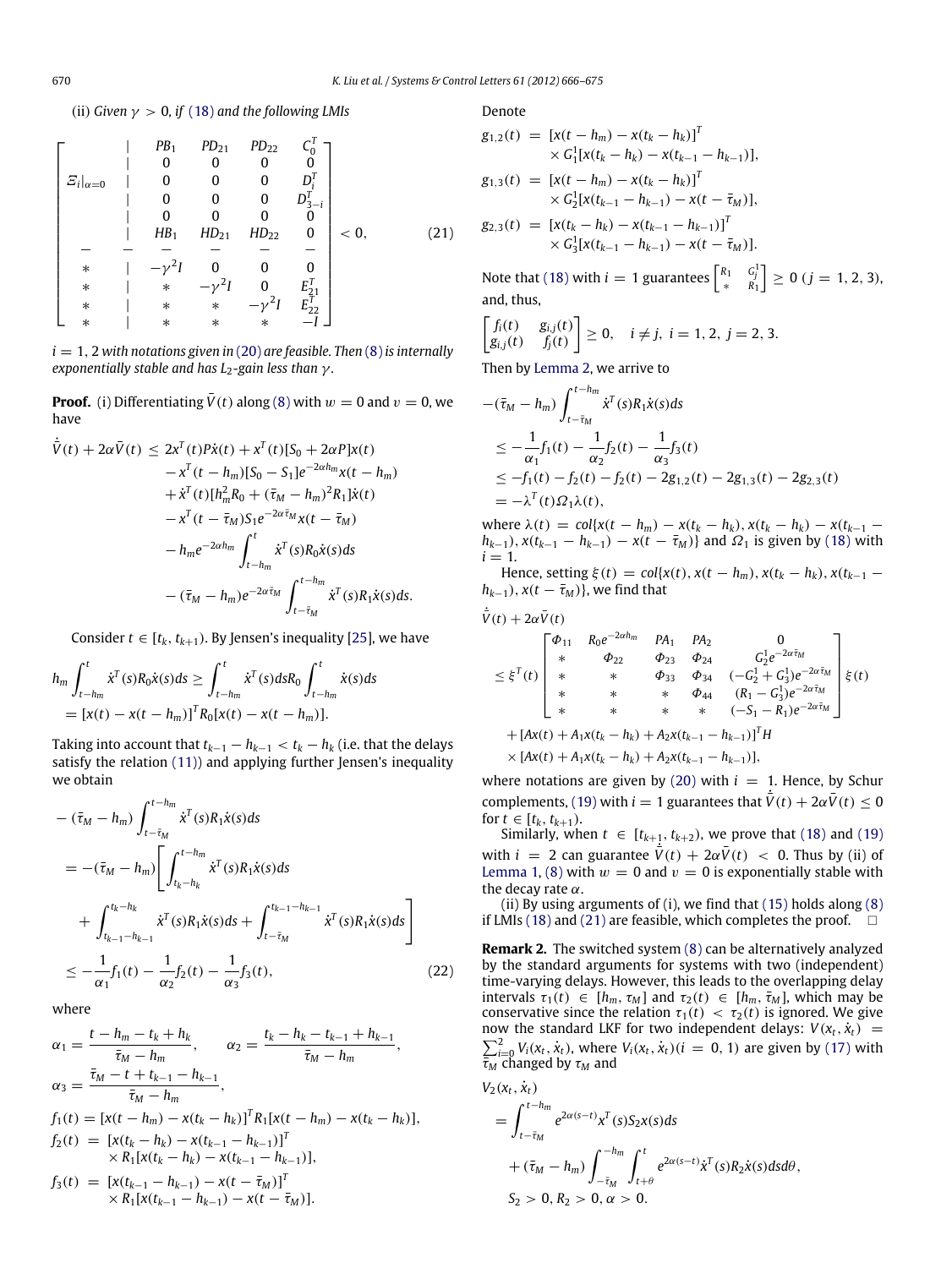Extending arguments of [\[22\]](#page-9-14) to the exponential stability of systems with two delays, we obtain the following LMIs:

$$
\begin{bmatrix} R_i & G_i^1 & 0 & 0 \\ * & R_i & 0 & 0 \\ * & * & R_i & G_i^2 \\ * & * & * & R_i \end{bmatrix} \geq 0,\tag{23}
$$

|  |        |                                                             |                         | $PA_{3-i}$    | $\bf{0}$                   |                                   |                                               |  |
|--|--------|-------------------------------------------------------------|-------------------------|---------------|----------------------------|-----------------------------------|-----------------------------------------------|--|
|  |        | $R_0e^{-2\alpha h_m}$ <i>Pf</i><br>* $\Sigma_{22}$<br>  * * | $PA_i$<br>$\Sigma_{23}$ | $\Sigma_{24}$ | $G_1^i e^{-2\alpha\tau_M}$ | $G_2^i e^{-2\alpha \bar{\tau}_M}$ | $\Omega$                                      |  |
|  |        |                                                             | $\Sigma_{33}$           | 0             | $\Sigma_{23}$              | $\overline{\mathbf{0}}$           |                                               |  |
|  | $\ast$ | $\overline{\mathbf{r}}$                                     | $\ast$                  | $\Sigma_{44}$ | $\overline{\mathbf{0}}$    | $\Sigma_{24}$                     | .Ĥ                                            |  |
|  | $*$    | $\ast$                                                      | $\ast$                  | $\ast$        | $\Sigma_{55}$              |                                   |                                               |  |
|  | $*$    | $\ast$                                                      | $\ast$                  | $*$           | $\ast$                     | $\Sigma_{66}$                     | $\begin{matrix} 0 \\ -\tilde{H} \end{matrix}$ |  |
|  | $\ast$ | $\ast$                                                      | $\ast$                  | $*$           | $\ast$                     | $\ast$                            |                                               |  |
|  |        |                                                             |                         |               |                            |                                   |                                               |  |

where  $\Phi_{11}$  is given in [\(20\)](#page-3-3) and

$$
\Sigma_{22} = (-S_0 + S_1 + S_2 - R_0)e^{-2\alpha h_m} - R_1e^{-2\alpha \tau_M} - R_2e^{-2\alpha \bar{\tau}_M},
$$
  
\n
$$
\Sigma_{23} = (R_1 - G_1)e^{-2\alpha \tau_M},
$$
  
\n
$$
\Sigma_{24} = (R_2 - G_2)e^{-2\alpha \bar{\tau}_M},
$$
  
\n
$$
\Sigma_{33} = (-2R_1 + G_1^i + G_1^{iT})e^{-2\alpha \tau_M},
$$
  
\n
$$
\Sigma_{44} = (-2R_2 + G_2^i + G_2^{iT})e^{-2\alpha \bar{\tau}_M},
$$
  
\n
$$
\Sigma_{55} = -(S_1 + R_1)e^{-2\alpha \tau_M},
$$
  
\n
$$
\widetilde{H} = h_m^2 R_0 + (\tau_M - h_m)^2 R_1 + (\bar{\tau}_M - h_m)^2 R_2, \quad i = 1, 2.
$$

The LMIs for  $L_2$ -gain analysis are given by [\(21\)](#page-4-0) with  $\mathcal E$  and  $H$ changed by  $\tilde{E}$  and  $\tilde{H}$  respectively. Note that LMIs [\(23\),](#page-5-1) [\(24\)](#page-5-2) for independent delays possess the same number of decision variables as LMIs [\(18\),](#page-3-2) [\(19\)](#page-3-5) of [Theorem 1](#page-3-8) (up to the symmetry of *R*2, *S*2), but *have a higher-order*:

2 LMIs of  $7n \times 7n$  and 2 LMIs of  $4n \times 4n$  in [\(23\),](#page-5-1) [\(24\)](#page-5-2), 2 LMIs of  $6n \times 6n$  and 2 LMIs of  $3n \times 3n$  in [\(18\),](#page-3-2) [\(19\)](#page-3-5).

The examples below illustrate the improvement (in the maximum value of  $\tau_M$  which preserves the stability and in the computational time) by taking into account the order of the delays.

**Remark 3.** Our method can be extended to the dynamic output feedback with two networks, where

$$
u(t) = C_c x_c(t_k - h_k^{ca}) + D_c y_k, \quad t \in [t_k, t_{k+1}).
$$

In this case the closed-loop system can be considered as the system with three delays: two ordered  $\tau_1(t) = t - t_k + h_k < \tau_2(t)$ *t* − *t*<sub>*k*−1</sub> + *h*<sub>*k*−1</sub> and the independent one  $\tau_3(t) = t - t_k + h_k^{ca}$ . Such a system can be analyzed by combining the standard Lyapunovbased method (for  $\tau_3(t)$ ) with the [Theorem 1](#page-3-8) (for the ordered delays  $\tau_1(t)$  and  $\tau_2(t)$ ).

## <span id="page-5-0"></span>*3.3. Stability and L*2*-gain analysis of NCS: constant h*

In this subsection we consider the case of negligible networkinduced delay, where  $h \geq 0$  is the constant measurement delay. We note that, till recently, the conventional time-independent LKF of [\(16\)](#page-3-9) (for systems with interval time-varying delays) were applied to NCS (see e.g. [\[4,](#page-9-1)[11\]](#page-9-3)). These functionals did not take advantage of the sawtooth evolution of the delays induced by sampleand-hold. The latter drawback was removed in [\[5,](#page-9-18)[7\]](#page-9-13), where timedependent Lyapunov functionals for sampled-data systems were introduced. We will adapt to the Round-Robin scheduling a timedependent Lyapunov functional construction of [\[26\]](#page-9-19), which is based on the extension of Wirtinger's inequality [\[27\]](#page-9-20) to the vector case:

<span id="page-5-1"></span>**Lemma 3** ( $[28]$ ). Let  $z(t)$  ∈  $W[a, b)$  and  $z(a) = 0$ . Then for any  $n \times n$ -matrix  $R > 0$  the following inequality holds:

<span id="page-5-3"></span>
$$
\int_{a}^{b} z^{T}(\xi) R z(\xi) d\xi \le \frac{4(b-a)^{2}}{\pi^{2}} \int_{a}^{b} \dot{z}^{T}(\xi) R \dot{z}(\xi) d\xi.
$$
 (26)

<span id="page-5-2"></span>We introduce the following *discontinuous in time* Lyapunov functional:

<span id="page-5-4"></span>
$$
V(t, x_t, \dot{x}_t) = \bar{V}_1(t)
$$
  
=  $V_0(x_t, \dot{x}_t) + V_1(t, x_t, \dot{x}_t) + V_2(t, x_t, \dot{x}_t),$  (27)

where  $V_0(x_t, \dot{x}_t)$  is given by [\(17\)](#page-3-7) with  $h_m = h$ ,  $\alpha = 0$  and

$$
V_1(t, x_t, \dot{x}_t) = 4(\tau_M - h)^2 \int_{t_k - h}^t \dot{x}^T(s) W_1 \dot{x}(s) ds
$$
  

$$
- \frac{\pi^2}{4} \int_{t_k - h}^{t - h} [x(s) - x(t_k - h)]^T W_1[x(s) - x(t_k - h)] ds,
$$
  

$$
t \in [t_k, t_{k+2}),
$$

 $V_2(t, x_t, \dot{x}_t)$ 

$$
= \begin{cases} 4(\tau_{M} - h)^{2} \int_{t_{k-1} - h}^{t} \dot{x}^{T}(s)W_{2}\dot{x}(s)ds \\ -\frac{\pi^{2}}{4} \int_{t_{k-1} - h}^{t-h} [x(s) - x(t_{k-1} - h)]^{T}W_{2} \\ \times [x(s) - x(t_{k-1} - h)]ds, \quad t \in [t_{k}, t_{k+1}), \\ 4(\tau_{M} - h)^{2} \int_{t_{k+1} - h}^{t} \dot{x}^{T}(s)W_{2}\dot{x}(s)ds \\ -\frac{\pi^{2}}{4} \int_{t_{k+1} - h}^{t-h} [x(s) - x(t_{k+1} - h)]^{T}W_{2} \\ \times [x(s) - x(t_{k+1} - h)]ds, \quad t \in [t_{k+1}, t_{k+2}), \\ W_{1} > 0, W_{2} > 0, k = 2p. \end{cases}
$$

Note that  $V_0$  is a "nominal" Lyapunov functional for the ''nominal'' system with a constant delay

$$
\dot{x}(t) = Ax(t) + (A_1 + A_2)x(t - h).
$$
\n(28)

The terms  $V_1$ ,  $V_2$  are extensions of the discontinuous constructions of [\[26\]](#page-9-19). We note that  $V_1$  can be represented as a sum of the continuous in time term  $4(\tau_M - h)^2 \int_{t-h}^t \dot{x}^T(s)W_1\dot{x}(s)ds \ge 0, t \in$  $[t_k, t_{k+2})$ , with the discontinuous (for  $t = t_k$ ) one

$$
V_{W1} \triangleq 4(\tau_M - h)^2 \int_{t_k - h}^{t - h} \dot{x}^T(s) W_1 \dot{x}(s) ds
$$
  
 
$$
- \frac{\pi^2}{4} \int_{t_k - h}^{t - h} [x(s) - x(t_k - h)]^T W_1 [x(s) - x(t_k - h)] ds,
$$
  
  $t \in [t_k, t_{k+2}).$ 

Note that  $V_{W1|t=t_k} = 0$  and, by the extended Wirtinger's inequality [\(26\),](#page-5-3)  $V_{W1} \ge 0$  for all  $t \ge t_0$ . Therefore,  $V_1$  does not grow in the jumps.

In a similar way,  $V_2$  can be represented as a sum of the continuous in time term  $4(\tau_M - h)^2 \int_{t-h}^t \dot{x}^T(s)W_2\dot{x}(s)ds \ge 0$ , with the discontinuous for  $t = t_{k+1}$  term

$$
V_{W2} \triangleq \begin{cases}\n-\frac{\pi^2}{4} \int_{t_{k-1}-h}^{t-h} [x(s) - x(t_{k-1} - h)]^T W_2[x(s) - x(t_{k-1} - h)] ds \\
+ 4(\tau_M - h)^2 \int_{t_{k-1}-h}^{t-h} \dot{x}^T(s) W_2 \dot{x}(s) ds, \quad t \in [t_k, t_{k+1}), \\
-\frac{\pi^2}{4} \int_{t_{k+1}-h}^{t-h} [x(s) - x(t_{k+1} - h)]^T W_2[x(s) - x(t_{k+1} - h)] ds \\
+ 4(\tau_M - h)^2 \int_{t_{k+1}-h}^{t-h} \dot{x}^T(s) W_2 \dot{x}(s) ds, \quad t \in [t_{k+1}, t_{k+2}).\n\end{cases}
$$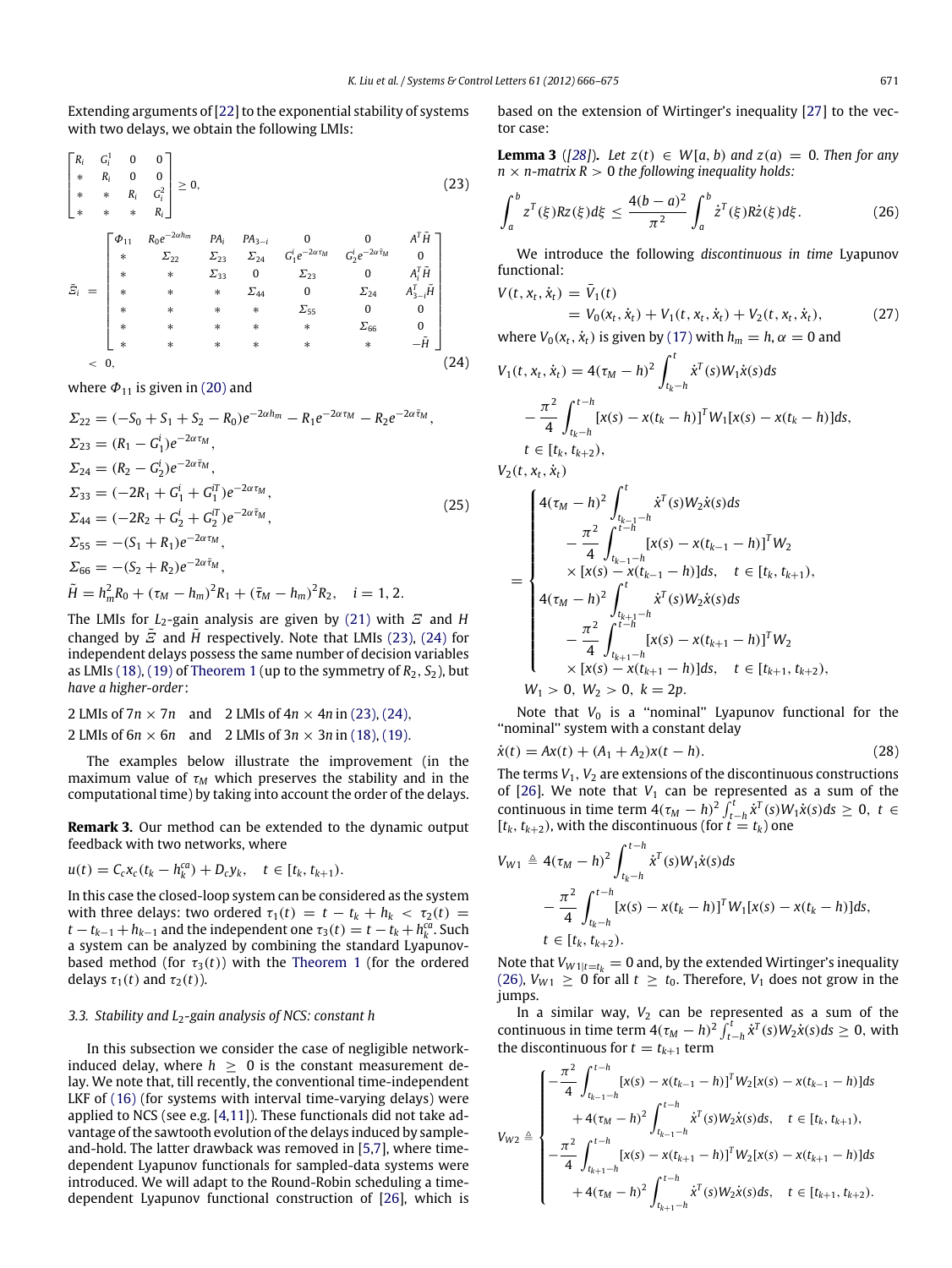We have  $V_{W2|t=t_{k+1}} = 0$  and, by the extended Wirtinger's inequal-ity [\(26\),](#page-5-3)  $V_{W2}\geq 0$  for all  $t\geq t_{0}$ , i.e.  $V_{2}$  does not grow in the jumps. Therefore,  $\overline{V}_1$  does not grow in the jumps:  $\lim_{t \to t_k^-} \overline{V}_1(t) \ge \overline{V}_1(t_k)$ and  $\lim_{t \to t_{k+1}^-} \bar{V}_1(t) \ge \bar{V}_1(t_{k+1})$  hold.

<span id="page-6-3"></span>**Theorem 2.** *(i)* Given  $\tau_M > h \geq 0$ , the system [\(8\)](#page-2-0) with  $h_k \equiv h$ ,  $w = 0$  and  $v = 0$  is asymptotically stable, if there exist  $n \times n$  matrices  $P > 0, R_0 > 0, S_0 > 0, W_i > 0$  (*i* = 1, 2)*,* such that the following *LMI is feasible:*

$$
E = \begin{bmatrix} \Psi_1 & R_0 & PA_1 & PA_2 & A^T W \\ * & \Psi_2 & \frac{\pi^2}{4} W_1 & \frac{\pi^2}{4} W_2 & 0 \\ * & * & -\frac{\pi^2}{4} W_1 & 0 & A_1^T W \\ * & * & * & -\frac{\pi^2}{4} W_2 & A_2^T W \\ * & * & * & * & -W \end{bmatrix} < 0,
$$
 (29)

*where*

$$
\Psi_1 = PA + A^T P + S_0 - R_0,
$$
  
\n
$$
\Psi_2 = -\frac{\pi^2}{4} W_1 - \frac{\pi^2}{4} W_2 - S_0 - R_0,
$$
  
\n
$$
W = h^2 R_0 + 4(\tau_M - h)^2 (W_1 + W_2).
$$
\n(30)

*(2)* Given  $\gamma > 0$ , if the following LMI

$$
\begin{bmatrix}\n & | & PB_1 & PD_{21} & PD_{22} & C_0^T \\
 & | & 0 & 0 & 0 & 0 \\
 & | & 0 & 0 & 0 & D_1^T \\
 & | & 0 & 0 & 0 & D_2^T \\
 & | & WB_1 & WD_{21} & WD_{22} & 0 \\
 & - & - & - & - & - & - \\
* & | & -\gamma^2 I & 0 & 0 & 0 \\
* & | & * & -\gamma^2 I & 0 & E_{21}^T \\
* & | & * & 0 & -\gamma^2 I & E_{22}^T \\
* & | & * & * & * & -I\n\end{bmatrix}
$$
\n
$$
(31)
$$

*with notations given by* [\(30\)](#page-6-0) *is feasible. Then* [\(8\)](#page-2-0) *with*  $h_k \equiv h$  *is internally stable and has L*2*-gain less than* γ *.*

**Proof.** (i) Differentiating  $V_0(x_t, \dot{x}_t)$  and applying Jensen's inequality [\[25\]](#page-9-17), we have

$$
\frac{d}{dt}V_0(x_t, \dot{x}_t) \le 2x^T(t)P\dot{x}(t) + x^T(t)S_0x(t) \n- x^T(t - h)S_0x(t - h) + h^2\dot{x}^T(t)R_0\dot{x}(t) \n-[x(t) - x(t - h)]^TR_0[x(t) - x(t - h)].
$$

Consider  $t \in [t_k, t_{k+1})$ . Along [\(8\)](#page-2-0) with  $h_k \equiv h, w = 0$  and  $v = 0$ we have

$$
\frac{d}{dt} \sum_{i=1}^{2} V_i(t, x_t, \dot{x}_t)
$$
\n
$$
= \dot{x}^{T}(t) [4(\tau_M - h)^{2} (W_1 + W_2)] \dot{x}(t)
$$
\n
$$
- \frac{\pi^{2}}{4} [x(t - h) - x(t_k - h)]^{T} W_1 [x(t - h) - x(t_k - h)]
$$
\n
$$
- \frac{\pi^{2}}{4} [x(t - h) - x(t_{k-1} - h)]^{T} W_2 [x(t - h) - x(t_{k-1} - h)].
$$

Then substitution of  $Ax(t) + A_1x(t_k - h) + A_2x(t_{k-1} - h)$  for  $\dot{x}(t)$ leads to

$$
\dot{\bar{V}}_1(t) \leq \zeta^T(t) \begin{bmatrix} \Psi_1 & R_0 & PA_1 & PA_2 \\ * & \Psi_2 & \frac{\pi^2}{4}W_1 & \frac{\pi^2}{4}W_2 \\ * & * & -\frac{\pi^2}{4}W_1 & 0 \\ * & * & * & -\frac{\pi^2}{4}W_2 \end{bmatrix} \zeta(t)
$$

$$
+ [Ax(t) + A_1x(t_k - h) + A_2x(t_{k-1} - h)]^T W
$$

$$
\times [Ax(t) + A_1x(t_k - h) + A_2x(t_{k-1} - h)],
$$

<span id="page-6-1"></span>where  $\zeta(t) = \frac{col\{x(t), x(t-h), x(t_k-h), x(t_{k-1}-h)\}}{a}$  and *W* is given in [\(30\).](#page-6-0) Hence, by Schur complements, [\(29\)](#page-6-1) guarantees that  $\overline{\dot{V}}_1(t) \leq -\tilde{\beta} |x(t)|^2$  for some  $\tilde{\beta} > 0$ .

Similarly, when  $t \in [t_{k+1}, t_{k+2}), k = 2p$ , we prove that [\(29\)](#page-6-1) guarantees  $\overline{V}_1(t) \leq -\tilde{\beta} |x(t)|^2$  for some  $\tilde{\beta} > 0$ , which proves the asymptotic stability (see [Lemma 1\(](#page-3-6)i)).

(ii) By using arguments of (i), we find that [\(15\)](#page-3-1) with  $\dot{\vec{V}}(t)$  =  $\dot{\overline{V}}_1(t)$  holds along [\(8\)](#page-2-0) with  $h_k \equiv h$  if LMI [\(31\)](#page-6-2) is feasible, which completes the proof.  $\square$ 

<span id="page-6-0"></span>**Remark 4.** Compared to the stability LMI conditions of [Theorem 1,](#page-3-8) of [Remark 2](#page-4-1) and of [\[18\]](#page-9-8), the LMI of [Theorem 2](#page-6-3) is essentially simpler (single LMI of  $5n \times 5n$  with fewer decision variables) and is less conservative (see Examples below).

**Remark 5.** Similar to [\[26\]](#page-9-19), the decay rate of the exponential stability for [\(8\)](#page-2-0) can be found by changing the variable  $\bar{x}(t)$  =  $x(t)e^{\alpha t}$  and by applying LMI [\(29\)](#page-6-1) to the resulting system with polytopic type uncertainty.

<span id="page-6-2"></span>For the case of constant delay *h*, we can combine the methods of [Theorems 1](#page-3-8) and [2.](#page-6-3) Thus the following Corollary is obtained:

<span id="page-6-4"></span>**Corollary 1.** *Given*  $\tau_M > h \geq 0$ *, the system* [\(8\)](#page-2-0) *with*  $h_k \equiv h, w = 0$ *and*  $v = 0$  *is asymptotically stable, if there exist*  $n \times n$  *matrices*  $P > 0$ ,  $S_i > 0$ ,  $R_i > 0$  (*i* = 0, 1),  $G_1^i$ ,  $G_2^i$ ,  $G_3^i$ ,  $W_i > 0$  (*i* = 1, 2), *such that* [\(18\)](#page-3-2) *and*  $E_i|_{\alpha=0}$  (*i* = 1, 2) *hold, where*  $E_i$  (*i* = 1, 2) *are defined in* [\(19\)](#page-3-5) *with h<sub>m</sub> changed by h and*  $\Phi_{22}$ ,  $\Phi_{23}$ ,  $\Phi_{24}$ ,  $\Phi_{33}$ ,  $\Phi_{44}$ , *H changed by*

$$
\begin{aligned}\n\Phi_{22} &= -S_0 + S_1 - R_0 - R_1 - \frac{\pi^2}{4} W_1 - \frac{\pi^2}{4} W_2, \\
\Phi_{23} &= R_1 - G_1^i + \frac{\pi^2}{4} W_i, \\
\Phi_{24} &= G_1^i - G_2^i + \frac{\pi^2}{4} W_{3-i}, \\
\Phi_{33} &= -2R_1 + G_1^i + G_1^{i} - \frac{\pi^2}{4} W_i, \\
\Phi_{44} &= -2R_1 + G_3^i + G_3^{i} - \frac{\pi^2}{4} W_{3-i}, \\
H &= h^2 R_0 + 4(\tau_M - h)^2 (R_1 + W_1 + W_2), \quad i = 1, 2.\n\end{aligned}
$$
\n(32)

We note that the LMIs of [Corollary 1](#page-6-4) with  $W_i = 0$  ( $i = 1, 2$ ) or with  $R_1 = S_1 = G^i_j = 0 (i = 1, 2, j = 1, 2, 3)$  are reduced to the ones of [Theorem 1](#page-3-8) or of [Theorem 2,](#page-6-3) respectively.

<span id="page-6-5"></span>**Remark 6.** When there is no measurement delay, i.e.  $h_k \equiv 0$ , the problem for NCS is reduced to the one for sampled-data systems with scheduling (see e.g. [\[14\]](#page-9-4)), where the closed-loop system has a form of [\(8\)](#page-2-0) with  $h_k = 0, k \in \mathcal{N}$ . As we will see in the example below, for  $h \rightarrow 0$  the conditions of [Theorem 2](#page-6-3) become conservative. Less conservative conditions can be derived in this case via different from [\(27\)](#page-5-4) *continuous in time* Lyapunov functionals.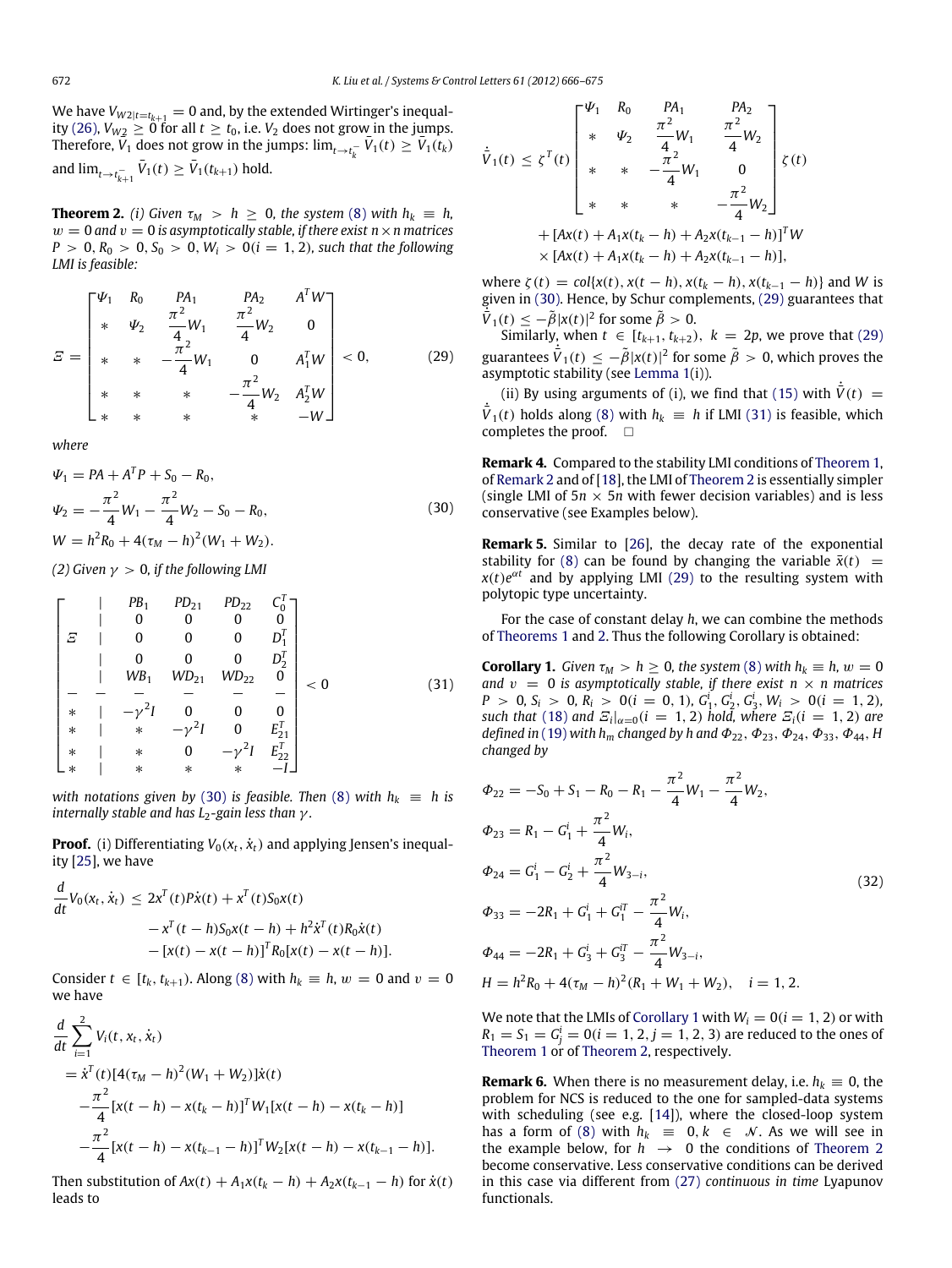For the constant sampling, where  $t_{k+1}-t_k=\tau_M$ ,  $k \in \mathcal{N}$ , choose Lyapunov functional of the form

$$
V(t, x_t, \dot{x}_t) = \bar{V}_2(t) = x^T(t)Px(t) + \sum_{i=1}^2 V_i(t, \dot{x}_t)
$$
  
+ 
$$
\sum_{i=1}^2 V_{Xi}(t, x_t), \quad P > 0, \ t \in [t_k, t_{k+2}), \ k = 2p, \ p \in \mathcal{N}, (33)
$$

where

$$
V_{1}(t, \dot{x}_{t}) = (t_{k+2} - t) \int_{t_{k}}^{t} e^{2\alpha(s-t)} \dot{x}^{T}(s) U_{1} \dot{x}(s) ds,
$$
  
\n
$$
V_{2}(t, \dot{x}_{t}) = \begin{cases} (t_{k+1} - t) \int_{t_{k-1}}^{t} e^{2\alpha(s-t)} \dot{x}^{T}(s) U_{2} \dot{x}(s) ds, \\ t \in [t_{k}, t_{k+1}), \\ (t_{k+3} - t) \int_{t_{k+1}}^{t} e^{2\alpha(s-t)} \dot{x}^{T}(s) U_{2} \dot{x}(s) ds, \\ t \in [t_{k+1}, t_{k+2}), \end{cases}
$$
  
\n
$$
V_{X1}(t, x_{t}) = (t_{k+2} - t) \xi_{0}^{T}(t) \begin{bmatrix} \frac{X + X^{T}}{2} & -X + X_{1} \\ \frac{X - \bar{X}_{1}}{2} & \frac{X - \bar{X}_{1}}{2} \end{bmatrix} \xi_{0}(t),
$$

 $V_{X2}(t, x_t)$ 

$$
= \begin{cases} (t_{k+1}-t)\xi_{-1}^{T}(t) \begin{bmatrix} \frac{X_{2}+X_{2}^{T}}{2} & -X_{2}+X_{3} \\ * & -\bar{X}_{3} \end{bmatrix} \xi_{-1}(t), \\ t \in [t_{k}, t_{k+1}), \\ (t_{k+3}-t)\xi_{1}^{T}(t) \begin{bmatrix} \frac{X_{2}+X_{2}^{T}}{2} & -X_{2}+X_{3} \\ * & -\bar{X}_{3} \end{bmatrix} \xi_{1}(t), \\ t \in [t_{k+1}, t_{k+2}), \end{cases}
$$

with  $\xi_i(t) = col{x(t), x(t_{k+i})}(i = 0, \pm 1), \bar{X}_1 = X_1 + X_1^T$ *X*+*X T*  $\frac{X_1^T}{2}$ ,  $\bar{X}_3 = X_3 + X_3^T - \frac{X_2 + X_2^T}{2}$ ,  $U_1 > 0$ ,  $U_2 > 0$ ,  $k = 2p$ .

The terms  $V_i$  and  $V_{Xi}(i = 1, 2)$  extend the constructions of [\[7\]](#page-9-13) to the case of multiple sampling intervals. These terms are continuous in time along [\(8\)](#page-2-0) with  $h_k = 0$  since

$$
V_{1|t=t_k^-} = V_{1|t=t_k} = 0, \t V_{1|t=t_{k+1}^-} = V_{1|t=t_{k+1}} \ge 0,
$$
  
\n
$$
V_{2|t=t_k^-} = V_{2|t=t_k} \ge 0, \t V_{2|t=t_{k+1}^-} = V_{2|t=t_{k+1}} = 0,
$$
  
\n
$$
V_{X1|t=t_k^-} = V_{X1|t=t_k} = 0, \t V_{X1|t=t_{k+1}^-} = V_{X1|t=t_{k+1}} \ge 0,
$$
  
\n
$$
V_{X2|t=t_k^-} = V_{X2|t=t_k} \ge 0, \t V_{X2|t=t_{k+1}^-} = V_{X2|t=t_{k+1}} = 0.
$$

The condition  $V(t, x_t, \dot{x}_t) \geq \bar{\beta}|x(t)|^2$  holds for  $t \in$  $[t_k, t_{k+1}), k = 2p$ , if

$$
\begin{bmatrix}\nP + \tau_M(X + X^T) + \tau_M \frac{X_2 + X_2^T}{2} & 2\tau_M(-X + X_1) & \tau_M(-X_2 + X_3) \\
* & -2\tau_M \bar{X}_1 & 0 \\
* & * & -\tau_M \bar{X}_3\n\end{bmatrix} > 0, (34)
$$
\n
$$
\begin{bmatrix}\nP + \tau_M \frac{X + X^T}{2} & \tau_M(-X + X_1) \\
* & -\tau_M \bar{X}_1\n\end{bmatrix} > 0,
$$
\n(35)

and for  $t \in [t_{k+1}, t_{k+2}), k = 2p$ , if

$$
\begin{bmatrix}\nP + \tau_M(X_2 + X_2^T) + \tau_M \frac{X + X^T}{2} & \tau_M(-X + X_1) & 2\tau_M(-X_2 + X_3) \\
* & -\tau_M \bar{X}_1 & 0 \\
* & * & -2\tau_M \bar{X}_3\n\end{bmatrix} > 0, (36)
$$
\n
$$
\begin{bmatrix}\nP + \tau_M \frac{X_2 + X_2^T}{2} & \tau_M(-X_2 + X_3) \\
* & -\tau_M \bar{X}_3\n\end{bmatrix} > 0.
$$
\n(37)

#### <span id="page-7-1"></span>**Table 1**

Example 1: max. value of  $\tau_M$  for  $h_k \equiv 0$ .

<span id="page-7-0"></span>

| Method                                            | $\tau_M = MATI$ |
|---------------------------------------------------|-----------------|
| [29]                                              | 0.0082          |
| [15]                                              | 0.0088          |
| [17]                                              | 0.0645          |
| Remark 6: $t_{k+1} - t_k \equiv \tau_M$           | 0.0655          |
| Remark 6: $t_{k+1} - t_k < \tau_M$                | 0.0622          |
| Theorem 2 with $h = 0$ : $t_{k+1} - t_k < \tau_M$ | 0.049           |

Lyapunov functional *V* of [\(33\)](#page-7-0) with  $X = X_i = 0$  ( $i = 1, 2, 3$ ) is applicable to systems with variable sampling  $t_{k+1} - t_k \leq \tau_M$ . The resulting LMI conditions can be found in [\[18\]](#page-9-8).

**Remark 7.** LMIs of [Theorems 1](#page-3-8) and [2,](#page-6-3) of [Corollary 1](#page-6-4) and of [\[18\]](#page-9-8) are affine in *A*. Therefore, if *A* resides in the uncertain polytope

$$
A = \sum_{j=1}^{M} \mu_j(t) A^{(j)}, \quad 0 \le \mu_j(t) \le 1, \ \sum_{j=1}^{M} \mu_j(t) = 1,
$$

one have to solve these LMIs simultaneously for all the *M* vertices *A* (*j*) , applying the same decision matrices.

#### **4. Examples**

#### *4.1. Example 1: batch reactor*

We illustrate the efficiency of the given conditions on the benchmark example of a batch reactor under the dynamic output feedback with  $h_k = h_k^{sc}$  [\[29,](#page-9-22)[15](#page-9-5)[,17\]](#page-9-7), where

$$
A = \begin{bmatrix} 1.380 & -0.208 & 6.715 & -5.676 \\ -0.581 & -4.2902 & 0 & 0.675 \\ 1.067 & 4.273 & -6.654 & 5.893 \\ 0.048 & 4.273 & 1.343 & -2.104 \end{bmatrix},
$$
  
\n
$$
B = \begin{bmatrix} 0 & 0 \\ 5.679 & 0 \\ 1.136 & -3.146 \\ 1.136 & 0 \end{bmatrix}, \qquad B_1 = \begin{bmatrix} 10 & 0 \\ 0 & 5 \\ 10 & 0 \\ 0 & 5 \end{bmatrix},
$$
  
\n
$$
C_0 = \begin{bmatrix} 1 & 0 & 1 & -1 \\ 0 & 1 & 0 & 0 \\ 0 & 1 & 0 & 0 \end{bmatrix}, \qquad D_{12} = \begin{bmatrix} 0 & 0 \\ 0 & 0 \\ 0 & 0 \end{bmatrix},
$$
  
\n
$$
\begin{bmatrix} A_c & B_c \\ C_c & D_c \end{bmatrix} = \begin{bmatrix} 0 & 0 & 0 & 1 \\ -2 & 0 & 0 & -2 \\ 0 & 8 & 5 & 0 \end{bmatrix}.
$$

As in [\[15\]](#page-9-5), the controlled output *z* is chosen to be equal to the measured output  $y = \begin{bmatrix} y^1 \\ y^2 \end{bmatrix}$  $\begin{bmatrix} y^1 \\ y^2 \end{bmatrix}$ . Thus,

<span id="page-7-2"></span>
$$
C = \left[\frac{C^1}{C^2}\right] = \left[\frac{1}{0} \frac{0}{1} \frac{1}{0} - \frac{1}{0}\right], \qquad F^1 = F^2 = 0. \tag{38}
$$

We start with the stability analysis in the disturbance-free case, where  $w = 0$ . When there is no communication delay, i.e.  $h_k \equiv$ 0, by applying the method of [Remark 6](#page-6-5) with  $\alpha = 0$  we find the maximum values of  $\tau_M$  = MATI + MAD that preserve the asymptotic stability (see [Table 1\)](#page-7-1). Our results are close to the discretization-based results of [\[17\]](#page-9-7), whereas the latter results are not applicable to the performance analysis. Further, for the values of *h<sup>m</sup>* given in [Table 2,](#page-8-0) by applying [Theorem 1](#page-3-8) and [Remark 2](#page-4-1) with  $\alpha = 0$ , [Theorem 2](#page-6-3) and [Corollary 1](#page-6-4) with constant delay  $h = h_m$ , we obtain the maximum values of  $\tau_M$  that preserve the stability (see [Table 2\)](#page-8-0). From [Table 2,](#page-8-0) it is seen that the results of [Theorems 1](#page-3-8) and [2](#page-6-3) essentially improve the hybrid system-based results [\[15\]](#page-9-5). Moreover, our results are applicable when the delay is larger than the sampling interval. For  $h_m$  = 0.04 and the corresponding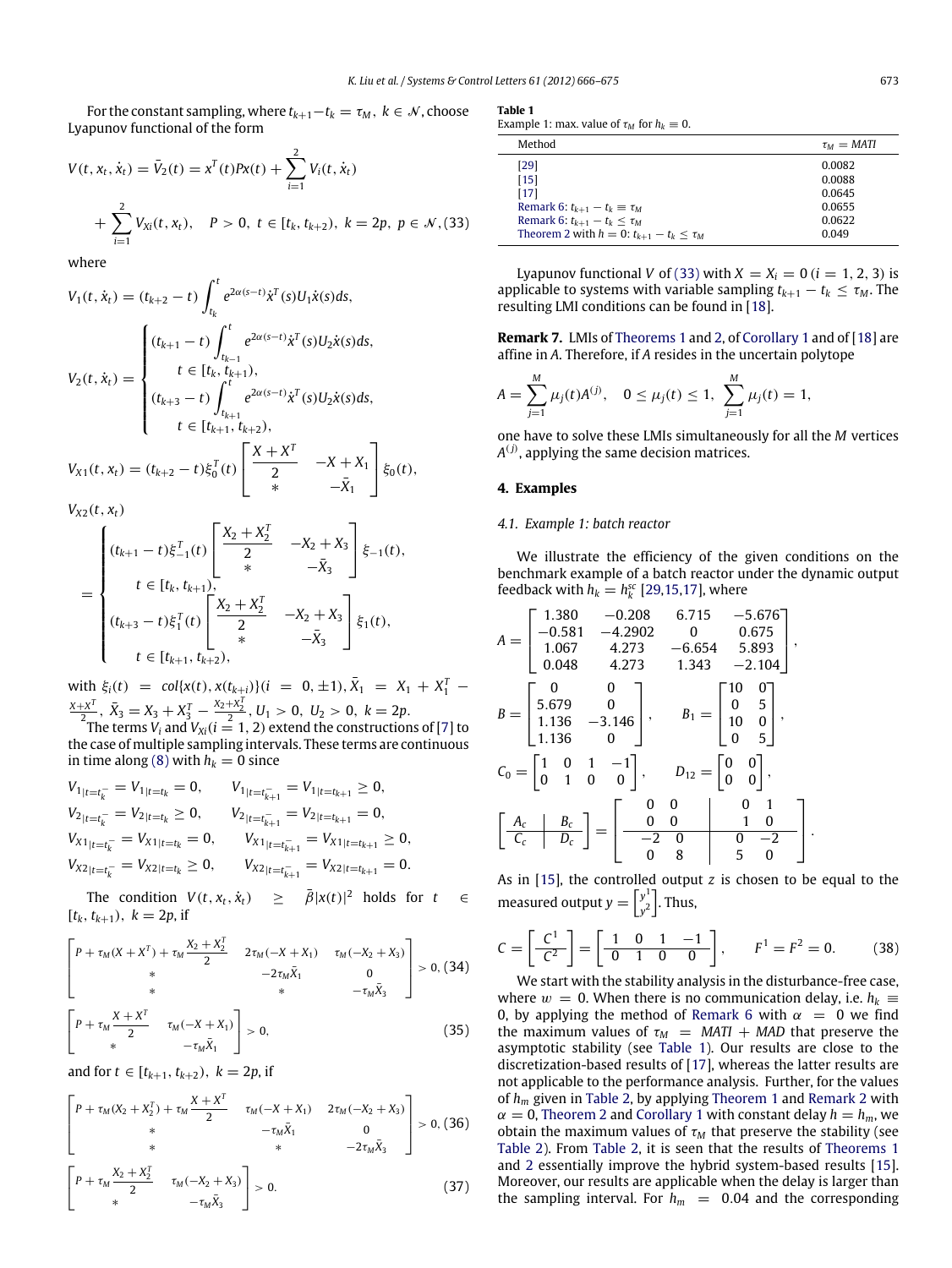<span id="page-8-3"></span>

**Fig. 2.** Estimation of stability domain for Round-Robin scheduling with constant sampling and constant delay based on discretization.

<span id="page-8-0"></span>

| Table 2<br>Example 1: max. value of $\tau_M = MATI + MAD$ for different $h_m$ . |        |       |       |       |  |  |  |
|---------------------------------------------------------------------------------|--------|-------|-------|-------|--|--|--|
| $\Omega$                                                                        | 0.004  | 0.02  | 0.03  | 0.04  |  |  |  |
| 0.0088                                                                          | 0.0088 |       |       |       |  |  |  |
| 0.068                                                                           | 0.068  | 0.068 | 0.068 |       |  |  |  |
| 0.036                                                                           | 0.038  | 0.047 | 0.053 | 0.059 |  |  |  |
| 0.042                                                                           | 0.044  | 0.053 | 0.058 | 0.063 |  |  |  |
|                                                                                 |        |       |       |       |  |  |  |

#### <span id="page-8-1"></span>**Table 3**

[Corollary 1](#page-6-4) (con  $h_m$ )

Example 1: the computational time for maximum  $\tau_M$ .

| $h_m = 0.04$ | Remark 2 | Theorem 1 | Theorem 2 | Corollary 1 |
|--------------|----------|-----------|-----------|-------------|
| $\tau_M$     | 0.059    | 0.063     | 0.065     | 0.067       |
| Time         | 8.77     | 6.55      | 0.97      | 13.48       |

[Theorem 2](#page-6-3) (con *h<sub>m</sub>*) 0.049 0.051 0.057 0.061 0.065<br>Corollary 1 (con *h<sub>m</sub>*) 0.051 0.054 0.060 0.063 0.067

#### <span id="page-8-2"></span>**Table 4**

Example 1: min.  $\gamma$  for different  $\tau_M = MATI + MAD$  and  $h_m$ .

| $h_m$<br>$\tau_M$                                                                                         | 0<br>0.0056                  | 0.0149                      | 0.02<br>0.03         | 0.03<br>0.04         | 0.04<br>0.05         |
|-----------------------------------------------------------------------------------------------------------|------------------------------|-----------------------------|----------------------|----------------------|----------------------|
| [15] $(MAD = \frac{\tau_M}{2})$<br>Remark 2 (var delay)<br>Theorem 1 (var delay)<br>Theorem 2 (con delay) | 2.50<br>2.07<br>2.06<br>2.02 | 200<br>2.32<br>2.25<br>2.13 | 2.51<br>2.43<br>2.30 | 2.90<br>2.74<br>2.52 | 3.97<br>3.48<br>2.97 |

maximum  $\tau_M$  we give also the computational time (in seconds) for different methods (see [Table 3\)](#page-8-1). It is seen that the improvement (till 15% increase of the maximum  $\tau_M$  and till 25% decrease of computational time) is achieved by taking into account order of the delays in [Theorem 1](#page-3-8) (for variable delay *hk*). [Theorem 2](#page-6-3) essentially decreases the computational time (for constant delay  $h_k \equiv h_m$ ).

Consider next the perturbed model of the batch reactor, i.e.  $w \neq$ 0. As in [\[15\]](#page-9-5), we assume that  $y^{i}(s_{k}) = C^{i}x(s_{k}), i = 1, 2$ , where  $C^{i}$ is given in [\(38\)](#page-7-2) and consider  $J = \int_{t_0}^{\infty} [z^T(t)z(t) - \gamma^2 w^T(t)w(t)]dt$ . For the values of  $h_m$  given in [Table 4,](#page-8-2) by applying [Theorem 1](#page-3-8) we find the minimum values of  $\gamma$  for different values of  $h_m$  (see [Table 4\)](#page-8-2). From [Table 4](#page-8-2) it is seen that our results are favorably compared with [\[15\]](#page-9-5). As previously, [Theorem 1](#page-3-8) is applicable when the delay is larger than the sampling interval.

#### *4.2. Example* 2*: cart-pendulum*

Consider the following linearized model of the inverted pendulum on a cart:

$$
\begin{bmatrix} \dot{x} \\ \ddot{x} \\ \dot{\theta} \\ \ddot{\theta} \end{bmatrix} = \begin{bmatrix} 0 & 1 & 0 & 0 \\ 0 & 0 & \frac{-mg}{M} & 0 \\ 0 & 0 & 0 & 1 \\ 0 & 0 & \frac{(M+m)g}{Ml} & 0 \end{bmatrix} \begin{bmatrix} x \\ \dot{x} \\ \theta \\ \dot{\theta} \end{bmatrix}
$$

$$
+ \begin{bmatrix} 0 \\ \frac{a}{M} \\ \frac{-a}{Ml} \end{bmatrix} u + \begin{bmatrix} 1 \\ 1 \\ 1 \\ 1 \end{bmatrix} w,
$$

$$
z = \begin{bmatrix} 1 & 1 & 1 & 1 \end{bmatrix} \begin{bmatrix} x \\ \dot{x} \\ \dot{\theta} \end{bmatrix} + 0.1u
$$

with  $M = 3.9249$  kg,  $m = 0.2047$  kg,  $l = 0.2302$  m,  $g =$ 9.81 N/kg,  $a = 25.3$  N/V. In the model, x and  $\theta$  represent cart po-

sition coordinate and pendulum angle from vertical, respectively. We start with the disturbance-free case, where  $w = 0$ . The pendulum can be stabilized by a state feedback

$$
u(t) = [5.825 \, 5.883 \, 24.941 \, 5.140] \left[ x(t) \quad \dot{x}(t) \quad \theta(t) \quad \dot{\theta}(t) \right]^T,
$$

which leads to the closed-loop system eigenvalues  $\{-100, -2 +$ 2*i*,  $-2 - 2i$ ,  $-2$ }. In practice the variables  $\theta$ ,  $\dot{\theta}$  and *x*,  $\dot{x}$  are not accessible simultaneously. We consider

$$
C^{1} = \begin{bmatrix} 1 & 0 & 0 & 0 \\ 0 & 1 & 0 & 0 \end{bmatrix}, \qquad C^{2} = \begin{bmatrix} 0 & 0 & 1 & 0 \\ 0 & 0 & 0 & 1 \end{bmatrix}.
$$

The applied control is obtained from the following blocks of *K*

 $K_1 = \begin{bmatrix} 5.825 & 5.883 \end{bmatrix}$  $K_2 = [24.941 \quad 5.140].$ 

Using the classical discretization-based model for the case of constant sampling and for the values of constant delay *h*, [Fig. 2](#page-8-3) shows the stability domain for the inverted pendulum example with Round-Robin scheduling protocol (in constant sampling interval / delay plane). By applying further [Theorem 1](#page-3-8) with  $\alpha = 0$ for the values of  $h_m$  given in [Table 5](#page-9-23) and [Theorem 2](#page-6-3) with  $h \equiv h_m$ , we find the maximum values of  $\tau_M$  that preserve the asymptotic stability (see [Table 5\)](#page-9-23).

When there is no communication delay, i.e.  $h_k \equiv 0$ , by applying [Remark 6](#page-6-5) with  $\alpha = 0$ , we find the maximum values of  $\tau_M$  that preserve the asymptotic stability (see [Table 6\)](#page-9-24). It is seen from [Table 6](#page-9-24) that our results for the constant sampling are close to the analytical one and are less conservative than for the variable sampling.

Choose further  $\tau_M = 4.0 \times 10^{-3}$ ,  $h_m = 2.0 \times 10^{-3}$ , by applying [Theorem 1,](#page-3-8) we find that the system is exponentially stable with